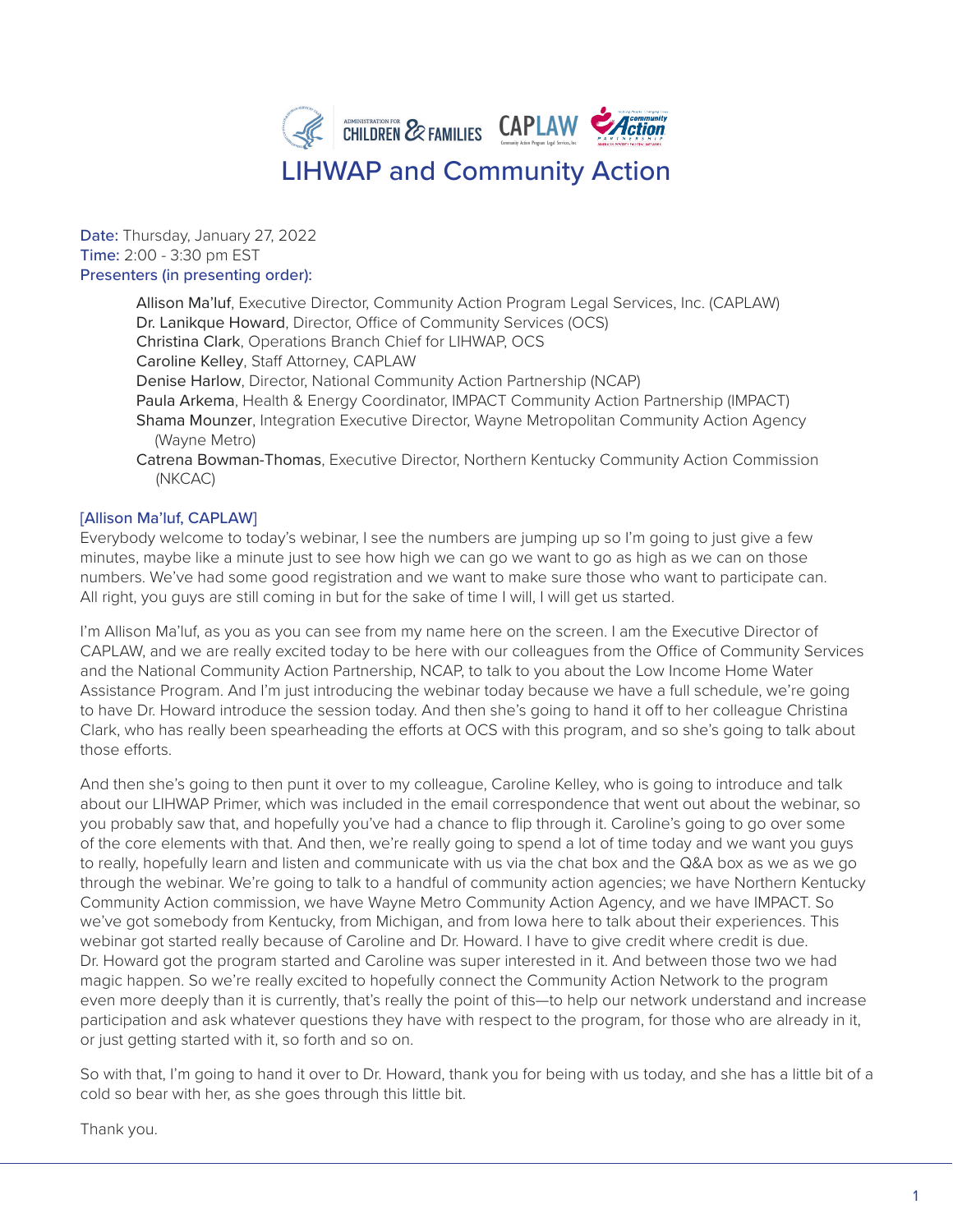# [Dr. Lanikque Howard, OCS]

Thank you so much, Allison, and good afternoon everyone. I was going to say I am a bit under the weather, so I do hope that you'll bear with me, because I did not want to miss the opportunity to engage with you this afternoon. I also did not want to miss the opportunity to thank our incredible partners. I can't thank NCAP enough for all the work they're doing to support the national rollout of the first ever, the first ever federal Water Assistance Program.

We know that access to safe and affordable drinking water and wastewater services is a fundamental element of health, safety and wellbeing for households across America. Yet we also know that water affordability is a significant and growing concern and communities across the country. For many low income households, water affordability needs have been significantly exacerbated by the COVID-19 public health crisis. The pandemic has made it significantly more difficult for individuals and families to pay their home drinking water and wastewater bills, and although some states instituted temporary moratoriums on shut offs, water consumers have accumulated debt that has serious economic consequences, not only for the household, but also for public water utilities. LIHWAP is the first program ever enacted to help families restore their access to clean water and avoid imminent shutoffs at the federal level. LIHWAP has also been instrumental in helping to rescue small regional water suppliers from going bankrupt due to COVID-19-related revenue decreases, which has further helped to avoid low income communities and vulnerable households from losing water access. Since LIHWAP is a brand new program, we have the opportunity to utilize our collective experience and knowledge of designing and implementing human service programs to make up an exceptional program that truly makes a tangible difference in the lives of those who are most in need, but it will take all of us. So whether you're administering LIHWAP at the state or the local level, or you're coordinating with the agency that is administering LIHWAP, we want to hear from you about what's going well, the challenges you're experiencing, and the lessons you're learning. LIHWAP and OCS are eager to hear from you.

And you can even reach out to me about the lessons you're learning. Those are really my favorite emails to receive, but I will admit that out of this group, I am probably the slowest to respond to emails these days. I promise you it is not due to lack of trying.

With that, I will pass it over to the phenomenal Christina Clark, to provide more details about LIHWAP.

### [Christina Clark, OCS]

Thank you so much Dr. Howard. Hello everyone, my name is Christina Clark and I'm the Operations Branch Chief for the Low Income Household Water Assistance Program, or LIHWAP. I'm really happy to join you all today for the conversation about LIHWAP, and I want to start by acknowledging and thanking all of you for the key role that you play in implementation of programs such as LIHWAP that are designed to protect the health, safety and wellbeing of vulnerable households. And although your roles may look different, the contributions from each of you are key to protecting individuals and families and to ensuring benefit programs such as LIHWAP are effectively reaching those families and providing support that is so critically needed. To set the stage for this discussion, I'm going to provide us a brief overview of LIHWAP, its priorities, and the current program status.

LIHWAP provides grant awards two states, territories and Native American tribes to implement water and wastewater utility payment assistance programs for low-income households. LIHWAP was authorized as an emergency program in response to the COVID pandemic. And so currently there's no permanent authorizations, and grantees must obligate funds by the end of fiscal year 2023.

So the purpose of LIHWAP is really to ensure in-home water services for low-income households, and as Dr. Howard mentioned, we know how critical this access is to allowing families to maintain healthy and safe standards that reduce the spread of COVID-19. Providing benefits now is particularly important, as people still face uncertainty related to employment and income, and as moratoria and similar protections that prevented disruption of services have expired. And so to emphasize the importance of ensuring in-home water services, OCS has established three priority groups that are being communicated to grant recipients. The first priority is to provide benefits to households that have been disconnected and do not have water services in their home. The second priority is for households that are facing disconnection due to arrearages on their accounts. And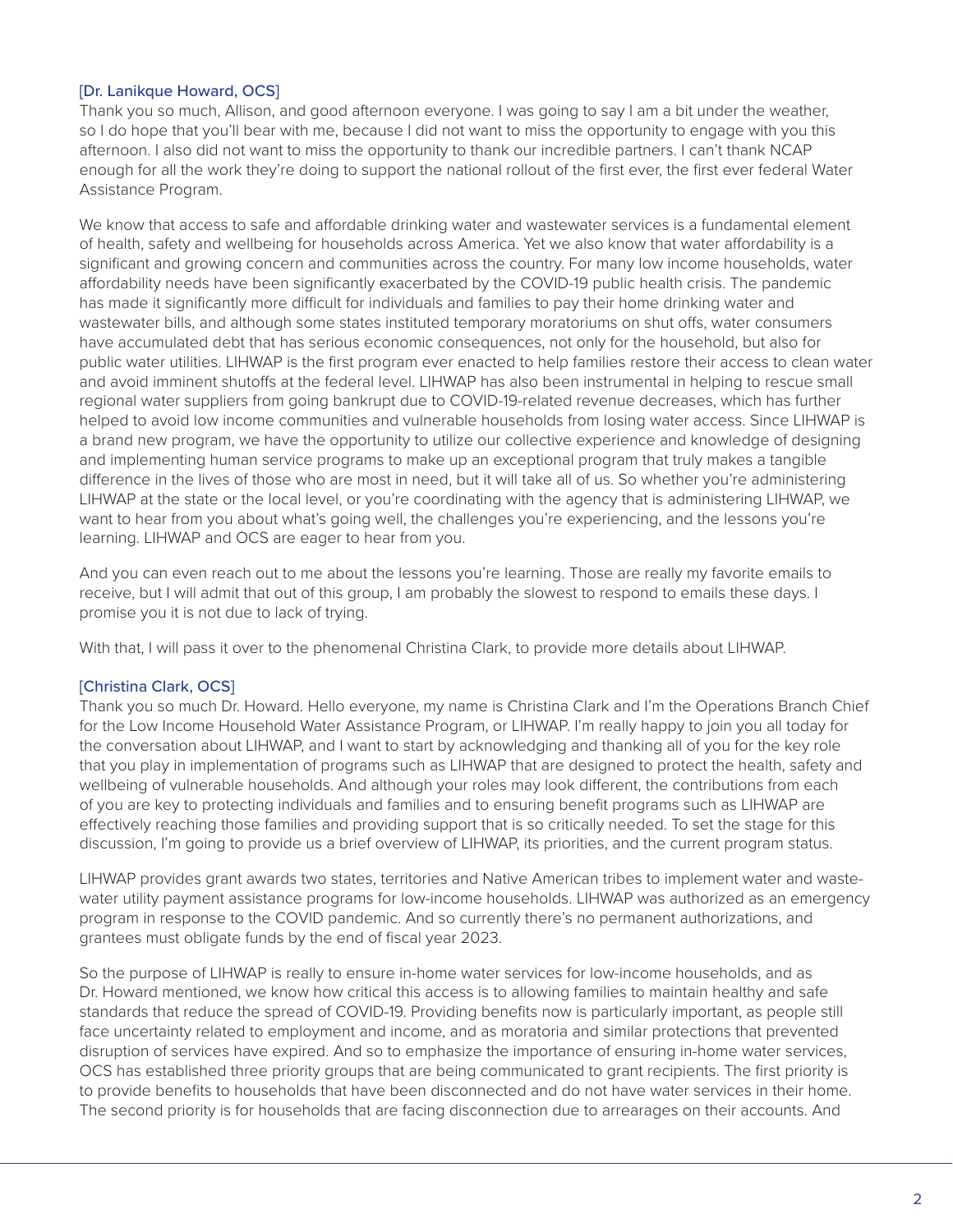so for priority groups one and two LIHWAP funds can be used to pay the full amount that is needed to ensure reconnection or to prevent disconnection of services. This likely will be the full amount of the past due balance, including late fees and any reconnection fees.

The third priority group is households that are seeking assistance to reduce current bills to help ensure affordable household water services. And so for this group we encourage grantees to develop what's called a benefit matrix, which establishes a set of predefined parameters that can be assessed during intake to determine an appropriate benefit amount. Grantees have the discretion to determine how these priorities align to the needs within their specific service areas, and can design their programs to address the specific needs of the communities that they serve.

And in addition to the benefits being provided for households, as Dr. Howard mentioned, LIHWAP also supports water utility companies by helping them to recoup revenue that was lost as a result of the COVID pandemic. And so the participation of water vendors is key to the implementation of LIHWAP, as they're integrated into the program's funding structure. CAPLAW does a really nice job of describing this dynamic in their primer, and they'll cover the funding structure and how vendors are included later on in this presentation. Next slide please.

So LIHWAP was authorized at a time when there's been an unprecedented amount of resources made available to support families in need. And while families have desperate an urgent need for the support offered by programs such as LIHWAP or the Low Income Home Energy Assistance Program, or even Emergency Rental Assistance. We recognize that this can put a strain on states, tribes and local agencies that are designing and implementing these programs. And so therefore the Office of Community Services has really put an emphasis on braiding and blending program administration and benefits, whenever possible, to ease the administrative burden and also to provide wraparound services for families in need.

So many of you implement the CSBG program, or Community Services Block Grant. OCS has issued guidance that highlights how CSBG funds can be combined with LIHWAP to make minor plumbing repairs that stop leaks and replace fixtures that can contribute to unaffordable water bills, and also just to provide wraparound services. Um, so the first link that you see at the bottom of this at the slide, the first link that you see on this slide provides additional information related to LIHWAP and CSBG coordination and that can be accessed with the LIHWAP website.

In addition, through communication across federal programs and with grant recipients, we have identified other promising practices that support visibility and coordination goals across programs. These practices include: regular communication between program leadership, and regular communication between program stakeholders as well, collaboration and review of local program offerings, cross-training staff to build awareness of eligibility and offerings for other programs, policy coordination to align existing policies and procedures in a way that can leverage work across programs, and also coordinated outreach. So combining the messages to inform households about multiple programs for which they might qualify.

Categorical eligibility is a big one—and joint application and intake. So categorical eligibility is the idea that a household that is eligible for LIHEAP is automatically eligible for LIHWAP. And then there's other programs that are related to categorical eligibility that will be discussed a little later.

And then lastly, data sharing: linking applications and referral systems that can enhance program coordination. And so the other two links on this screen are two additional resources on the LIHWAP page that highlight coordination and promising practices that I just mentioned, and I encourage you to take a look at these resources, and whenever possible include methods that braid and blend programs and resources that are available to support families. Next slide please.

Currently, all available LIHWAP funds have been awarded. And LIHWAP grantees include 49 states, just over 100 tribes, five territories and the District of Columbia. And so in the beginning of the program, LIHWAP recipients developed and submitted implementation plans that outlined their approach and policies for LIHWAP implementation, and OCS is currently in the process of adding these plans to our website. Some of them are available. But right now, you can access two-page summaries that highlight key elements from recipients'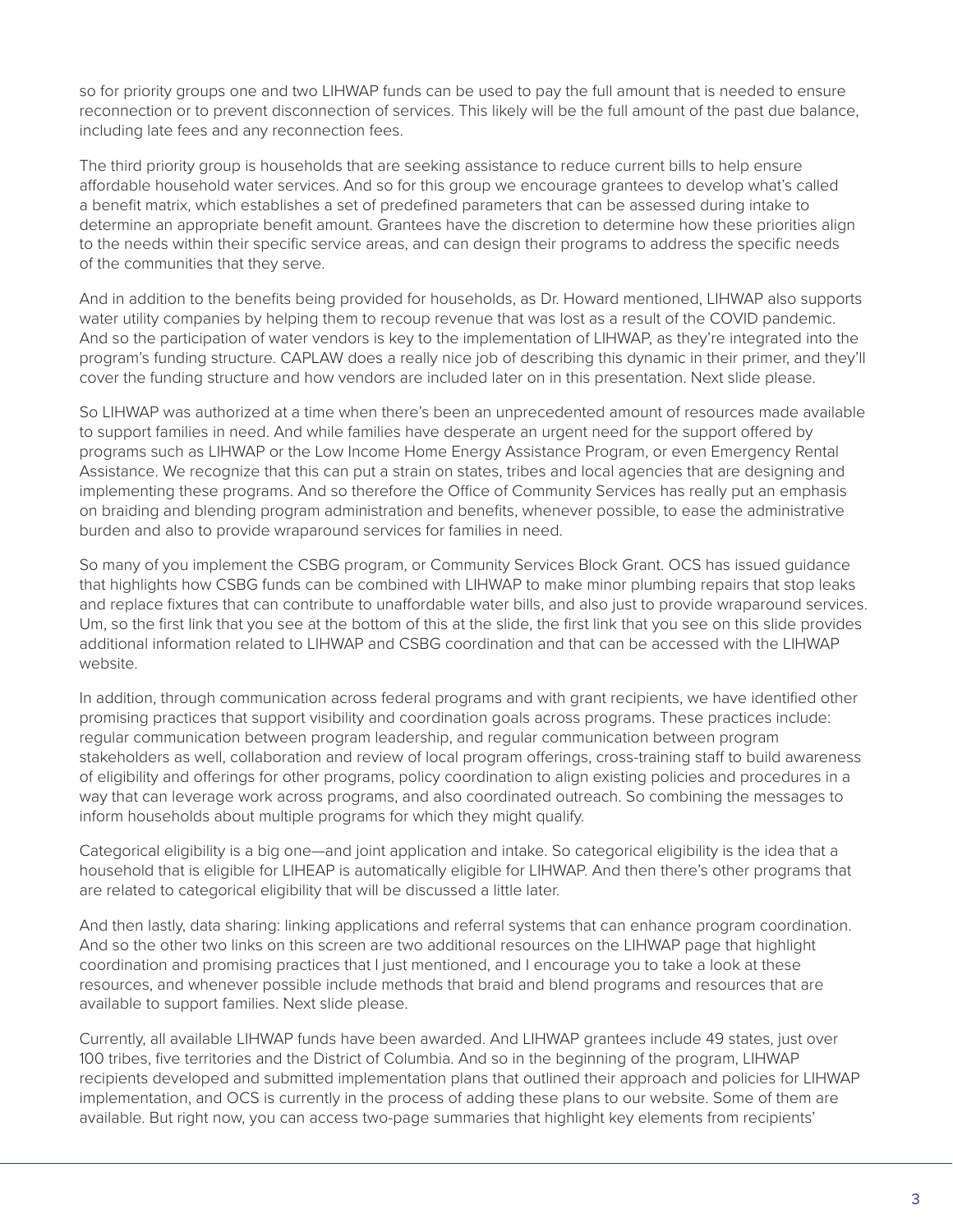implementation plans. And so those summaries include the priorities that will be addressed, program start date, and partnerships with local administering agencies. The summaries are currently available for all of our State recipients, and we are in the process of making the summaries for tribal recipients available as well. They'll be added once they're completed. And in addition to sharing this information, OCS has also emphasized training and technical assistance to support recipients in developing a strong foundation for program implementation. So there are various resources on our website, including an implementation toolkit. And so that toolkit consists of 30 minutes prerecorded topic-based webinars that can be accessed both by Grant recipients and by administering agencies. I'm sure we will periodically add to the toolkit, based on identifying needs throughout program administration. Right now, there are two videos there—one for intake and eligibility and another for benefits determination. I encourage you to take a look and visit that training and technical assistance resource website. I also want to highlight on that resource that there are sessions from World Water Week, which was a weeklong event where OCS brought together federal and private partners, stakeholders, and advocates to discuss water access, affordability, infrastructure and other topics related to the water webs and water landscape. And so those sessions are really helpful in promoting discussion and information sharing related to water access and affordability issues.

In addition, OCS has implemented a quarterly reporting schedule for LIHWAP recipients. And so we'll be collecting snapshot information related to the number of household served, successes, challenges, and training and technical assistance needs, and we'll be sharing some of that information on a regular basis on through our website, until we really feel that being informed about these key elements on a regular basis will allow us to adapt to program needs and to communicate achievements in a way that supports implementation, and also highlights the critical need for the LIHWAP benefits.

One of the last things I want to mention is stakeholder engagement. We really want to make sure we're connecting and gaining input from a variety of stakeholders, including those that are directly involved with program administration as well as contributors, and it's our hope that by bringing together various groups for discussion and feedback that we will be able to leverage expertise of those, such as yourself, who administer and contribute to services and programs that protect and support vulnerable families. Next slide please.

I would like to highlight some actions that can be taken from the perspective of a Community Action Agency, and once again acknowledging that the role that you play in implementing LIHWAP. And so for all the Community Action Agencies, I really encourage you to review the information about the program. That may include the primer that CAPLAW developed and will discuss shortly, but also information on coordinating federal programs, and that information can be used to cross train staff about available programs, and to build awareness that can provide comprehensive support to households through wraparound services. It's really important that we build pathways that support referrals, especially with the influx of funds that are now available. In addition, for those that administer LIHWAP activities, I encourage you to take a look at some of the specific training and technical assistance resources that are available.

Even if you have established processes in place, these resources can highlight promising practices that can be used to leverage or incorporate existing work that's already being done. And so in addition to that, I encourage you to share feedback with your state partners about the activities that you are administering to let them know where you may have had successes, innovations, or even challenges. This information can be very helpful to support the development of promising practices that can be shared across networks. At the bottom of this slide you'll see links to additional resources that are housed on the LIHWAP web page. And those include information memorandums and guidance as well as Dear Colleague letters and program updates about LIHWAP. Next slide please.

If you have questions, please reach out to us. We definitely want to hear from you and look forward to engaging with you. And I want to thank you for your time today and once again thank you for all that you do to support vulnerable families and individuals, particularly in these times when such critical need and support are really needed. And so with that I would turn it over to Caroline Kelley. Thank you.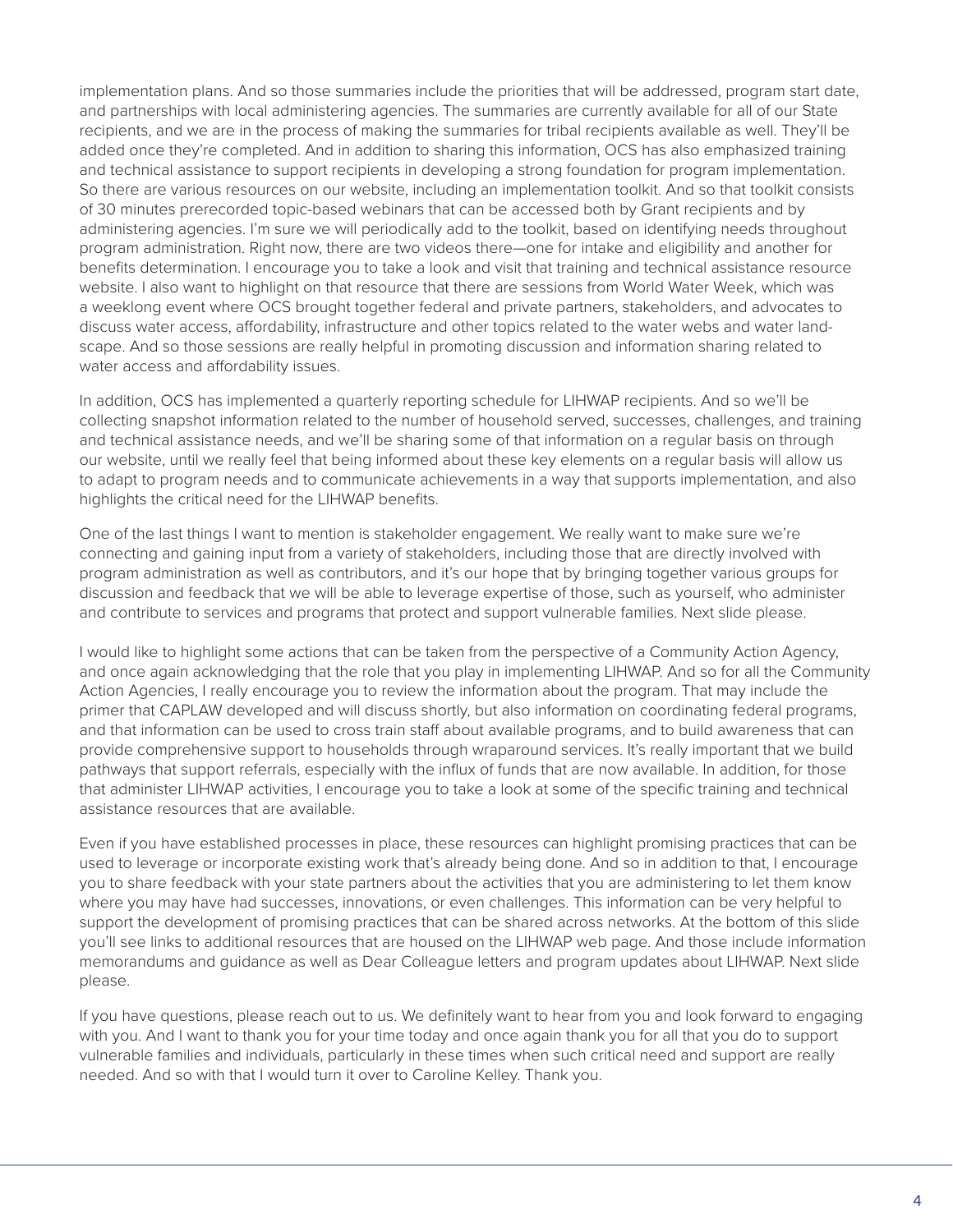### [Caroline Kelley, CAPLAW]

Thank you so much, Christina. We've really enjoyed working with Christina and her team and putting together this webinar. And we're very excited also to be introducing you to CAPLAW's new LIHWAP primer, which you can see here. This is a screenshot of our website and our resource library.

So this is our new web based introductory resource to tell you, as a Community Action Agency, everything that you need to know about LIHWAP and where your agency fits into this new program.

You can see here the link to where you can find this webinar on our website, or this resource on our website. And this webinar will also be made available on our website.

In addition to the slides, so as you can see here, this is a web page where you can toggle through different aspects of the program and learn more about them, and specifically each, each tab here was put together with CAAs in mind, so we're trying to help you see yourself within the program. And what I'm going to do now is kind of provide a brief overview of some of the main parts of this resource and give you some more basic information before we turn to you to talk about how this has been going. So, as Christina mentioned, similarly to the LIHEAP program, the implementation of LIHWAP will vary from state to state. And you'll see state offices or tribal offices referred to as grant recipients in the resources from OCS with, you know, CAAs potentially coming in as subrecipients or just other partners in the implementation of this program.

So, each grant recipient has submitted an implementation plan to OCS and had that plan approved for how they're going to implement LIHWAP in their state. And you can refer to these state plans to see what functions the grant recipients or the state offices will be responsible for in your state, as opposed to subrecipients, which could include Community Action Agencies and other administrative agencies. So some of these program functions that may be with the state office or with subrecipients are conducting intake and client eligibility for program benefits, reaching out to potential clients and referring people to the LIHWAP program, negotiating vendor agreements with water utilities, calculating benefits and making and tracking payments. So depending on what your state or tribe or territory has decided in terms of implementing the program, subrecipients may be responsible for one or all of these functions. And so we're going to go into a little bit more depth with regard to each of these as well.

So just to give you kind of a, you know, an overview of LIHWAP benefits, they are payments made by a grantee or subrecipient to a water utility to restore water services and pay penalties or fines owed by the client account. Utilities here can refer to publicly or privately owned drinking water and wastewater providers. And you may also see the term arrearage used throughout these resources, which basically just means an unpaid past due bill for drinking water or wastewater services.

And one of the key ways that LIHWAP is distinct from LIHEAP is that LIHEAP benefits can be paid to eligible households, whereas LIHWAP benefits must be paid to water utility vendors. So the payments to vendors is really how the benefits of this program are administered.

Benefits can prevent disconnection of water services if the services have not yet been disconnected, or they can cover a reduction in the monthly water rate that is charged to an eligible household. And one of the really cool things about this program is that OCS has kind of made it very clear that it's meant to be integrated into the other programs that your CAA is already providing. And one of those is the CSBG program. You know, there are certain, certain ways that LIHWAP benefits can be paid here but in connection with, you know, reconnecting a household to, to the local water system or in connection with helping them pay for their plumbing bill, it may be necessary to help them repair some of the water system in their house. And so CSBG has been identified as a funding source that is really perfect for covering minor plumbing repairs that may be necessary in order to reconnect a household to the water grid, or, or keep their bills, you know, at a reduced rate because there can be, you know, serious, you know, someone may have really high water bills that they can't cover because they have a leak in a part of their plumbing system for example. And there are also a lot of opportunities to coordinate LIHWAP benefits with other utility assistance programs. Most states are relying on an existing network of LIHEAP providers. So you might see some similarities between how your state administers LIHEAP and how they're going to do LIHWAP, so that's helpful too. And I'll talk about coordinating with other utility assistance programs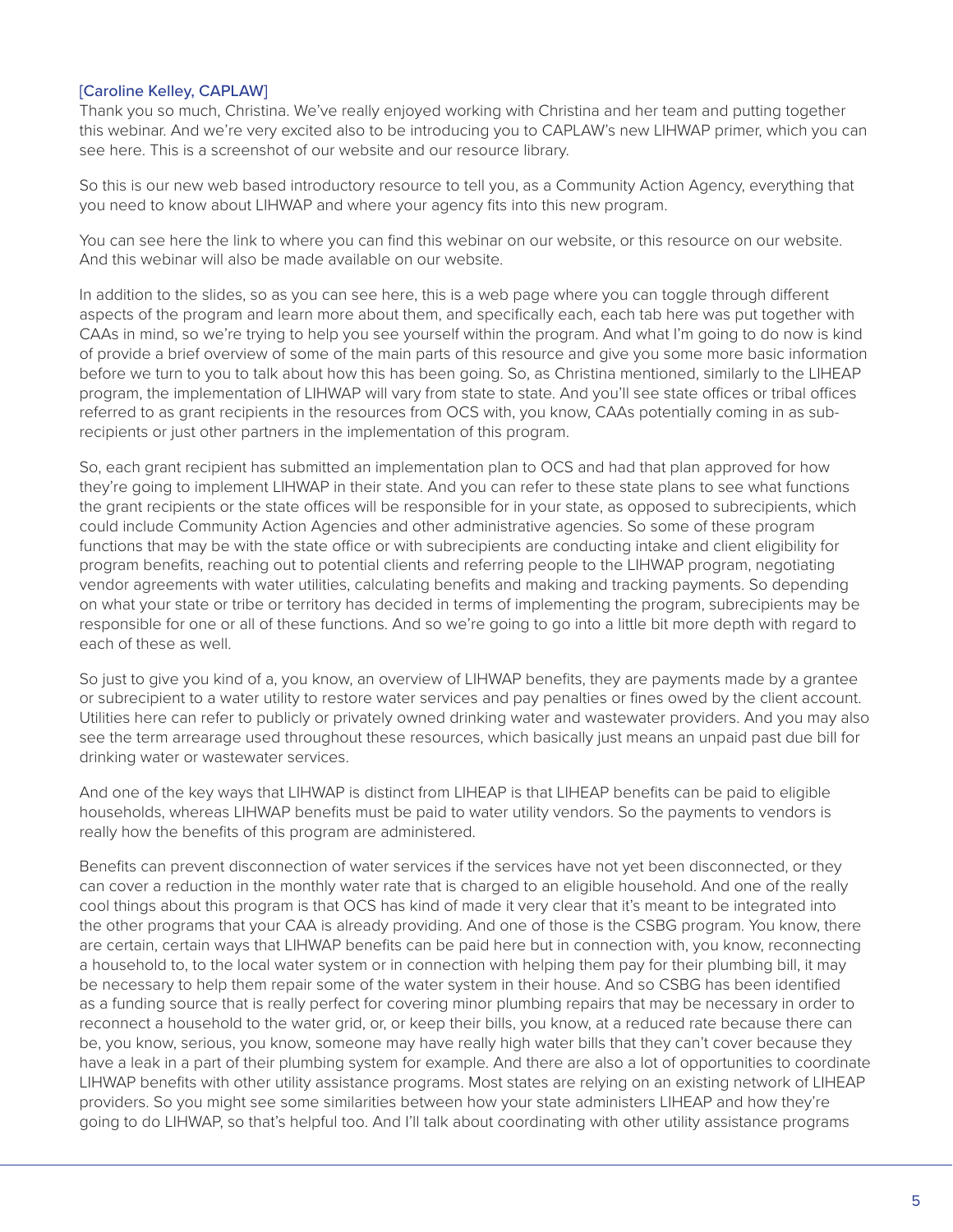at the end of our slides here.

So as Christina mentioned, there are two ways to show that a household is eligible for benefits. The first is through categorical eligibility, which basically means that if you have a client who is enrolled in one of these other programs with at least as restrictive or more restrictive eligibility requirements then LIHWAP, you can consider them eligible for LIHWAP. That includes LIHEAP, TANF, SNAP, SSI and other means-tested veterans programs. So, you can establish household eligibility through categorical eligibility, or you can calculate income and a household is income eligible for LIHWAP if they if their income is below threshold that is set in your state plan. So that may be 150% of the federal poverty line, 60% of state median income, or the greater of the two. And if you're not aware of this, of what the threshold is in your state, you can ask your state office or look at your contract your subgrant, or look at your state implementation plan for that information.

So, in most states, I would say, Community Action agencies Are partnering to reach out and get the word out about this new program. So that includes coordinating outreach campaigns and conducting intake for LIHWAP. There's a lot of agencies, you'll hear from our panelists, about how they're integrating this program with LIHEAP because it's, it can be very similar.

And also, using CSBG funds to coordinate that linkage. CSBG funds can be used to conduct client intake, even if the client is ultimately determined to have an income that's above the threshold for CSBG. It's kind of like the glue that holds together all of these different programs that your agency is implementing, including the new LIHWAP program, and you'll hear us refer to blending and braiding funding streams. And that's what we're talking about—kind of consolidating these funding sources so that your client can have as seamless an experience as possible.

So, another kind of area that I think is really important to identify is—which can be very different from the LIHEAP program—is the negotiation of vendor agreements with water utilities. There are, you know, in general, there are many more water utility providers in the United States than there are heat and energy providers, and they may be small private companies or in cities there's all different kinds of structures for water—drinking and wastewater vendors. So if you're in a state where subrecipients, or Community Action Agencies are negotiating vendor agreements, that means that your agency will be responsible for reaching out and establishing relationships with water vendors, so that you can pay them on behalf of your eligible clients.

And so most states that are doing this have provided a form vendor agreement to their subrecipients, that can be used to send out to vendors and get them to sign on. And that agreement must be consistent with the LIHWAP terms and conditions that OCS has put out. But some of the vendors may come back with some changes that they want you to make to the agreement. As long as the agreement remains consistent with the terms and conditions of the program, you can negotiate some of these terms in a vendor agreement. And so we've included some examples here of what might vary from vendor to vendor and you'll hear more about this in our discussion in just a minute.

But some of the key terms that you, as a subrecipient, may be responsible for negotiating are the assistance amount that's needed to prevent a shutoff of a client's water bill every month. You can also negotiate a temporary shutoff moratorium, which basically means the vendor can't shut off the clients' water for 30 to 90 days after they receive a payment. And you should also talk about how often the vendor is going to be sharing information with you so that you can meet your reporting requirements and get enough information to know how the program is going with each individual vendor.

Someone asked in the chat, if we pay a past-due bill, plus a pay forward to give a credit on the bill for future payments, would that count as a rate reduction? Yes, so a rate reduction is basically exactly that—it's a forwardlooking credit on a client's bill that reduces their bill every month. So, for a particular client, you can pay their past-due bills, or you can pay reconnection fees, and then you can also pay a rate reduction. The only thing you want to keep in mind is that the program wants to prioritize people who have had their water shut off already, or people who are at risk of having their water shut off. So, in your policies, as an agency that's administering this program, you'll have some priorities so you want to think about each household in terms of those priorities that are established in your policies.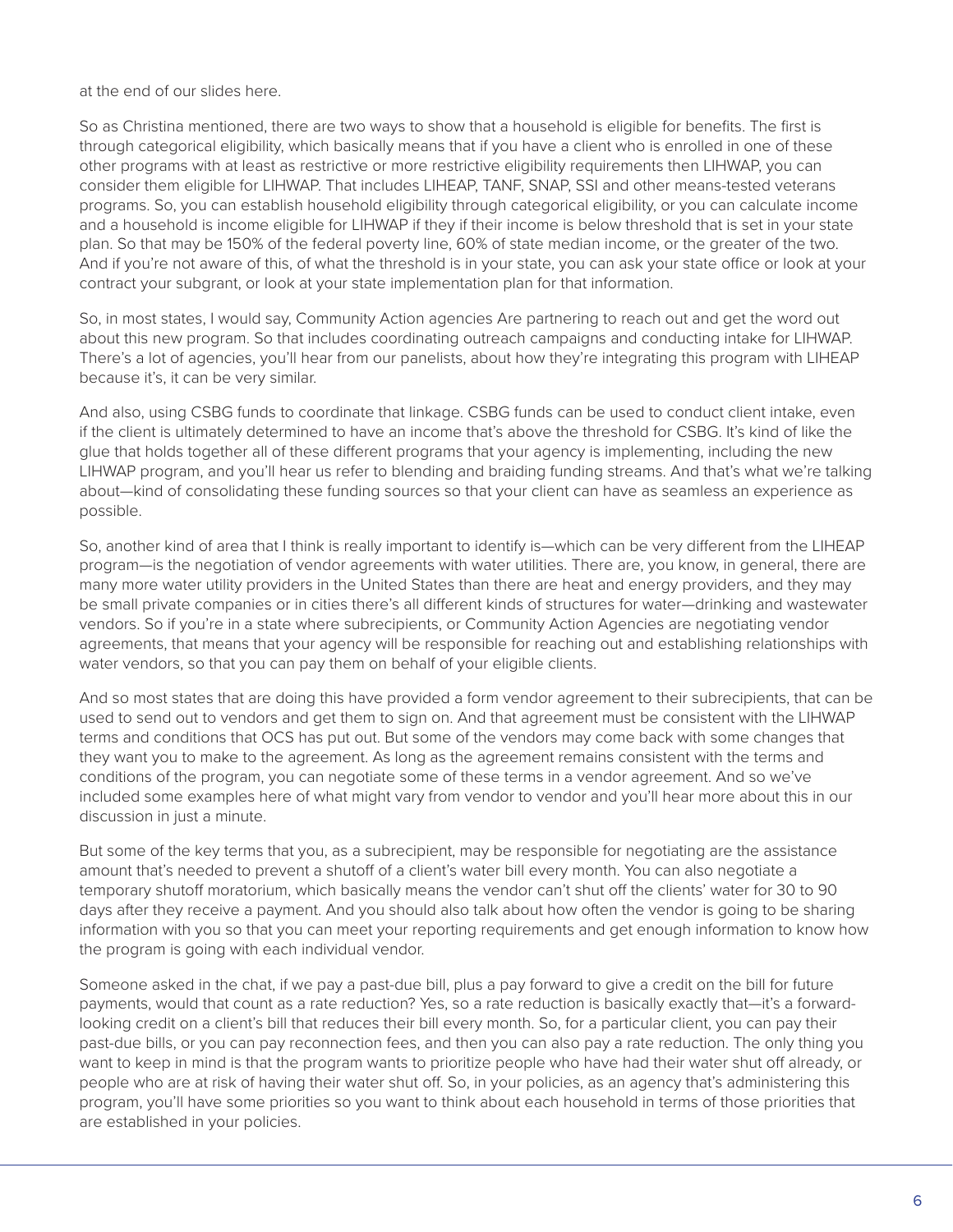On our next slide, we wanted to ask you whether in your state, Community Action Agencies are negotiating vendor agreements, which usually comes along with paying benefits from on behalf of eligible households to the vendor. So we're going to launch a poll right now that asks you. If you don't know, don't feel pressure to respond. We just want to get a sense of how many states are involving Community Action Agencies in these negotiations, so that we can help create more resources that'll be helpful to you.

So, we'll give folks a couple more seconds to respond. I'm seeing some yeses in the chat. Ok, that's good to know. Wow, great. Ok. It looks like we're getting a lot of yeses, so Community Action Agencies seem to be handling these vendor negotiations. That's really exciting. Yep, some people haven't started the program yet, that's true. Oh, it sounds like California hired a third-party vendor to arrange and make payments to the vendors.

You guys, this is so exciting. It's a brand new program, and every state is figuring it out for themselves. You can see why I was the one who did this resource. Ok, great. Let's end the poll there.

70% answered yes. That's really interesting. So it seems like there are many states where Community Action Agencies—in fact, a majority of states, where Community Action Agencies are engaging in vendor agreement negotiations with water utility vendors. That's really interesting. And please know that if, as you're doing this, if you have questions, you can contact CAPLAW with those questions.

Okay, so before we hand it over to the Community Action Agencies, I want to talk a little bit about benefits and the benefit amount and how to calculate that. So, the federal guidance has not set a cap on the amount of benefits that can be paid out to an individual household, but your state may set a cap in its plan or have a policy. Your agency as a subrecipient may also choose to have a policy that caps benefits at a certain dollar amount. If there is no applicable cap, your agency is free to pay the full amount that is necessary to restore service to an eligible household. I think Christina mentioned that earlier, because the priority here is ensuring that households have access to water, and that it's preventing those shut off. So, you'll see these priorities that are listed here. These are the priorities in the federal guidance for the order in which benefits should be focused.

And so, the first priority is households with disconnected water services. The second is those who are pending disconnection, with those who are behind or in arrears. You'll see it described that way. And then third is those who are seeking help with current water bills but don't have a past due balance. And within that third group, you'll have some households who have what we call a "high water burden", which basically means they spend a larger amount of their monthly costs on water than others. So you want to try to prioritize those who pay more out of their monthly income for water than those who don't. And that relates to what Christina was talking about earlier with a benefit matrix, which helps you assign an order of priority for households when they're not necessarily past due or shut off from their water source.

Alright, so I said this before but payments under the LIHWAP program may not be made directly to eligible households, and that can be a little bit tricky. In particular, in rural areas because a lot of families get their water from cisterns that collect rainwater, and they also have, or they have septic tanks that are the wastewater equipment that they use to take care of wastewater from their house.

In those cases, if you have clients who, even if they own their own system, you cannot pay the benefits directly to that household. However, OCS has recently issued a Q&A that says that if there is, for example a septic service provider who comes around and services the septic systems of homes in a community, you could enter into a vendor agreement with that service provider in order to help assist those households in getting their septic systems serviced. So you could do that. But, again, it's not permissible to make LIHWAP benefit payments directly to households.

So there's one last issue that we know can be a little bit tricky, that we want to help you understand and navigate. And that's serving renter households—the terms and conditions that each grantee has to have policies in place, to try to ensure equitable access between homeowners and renters. And that can get a little bit tricky when you think about renters because there may be some renters who don't pay a water bill that's independent of their rent payment.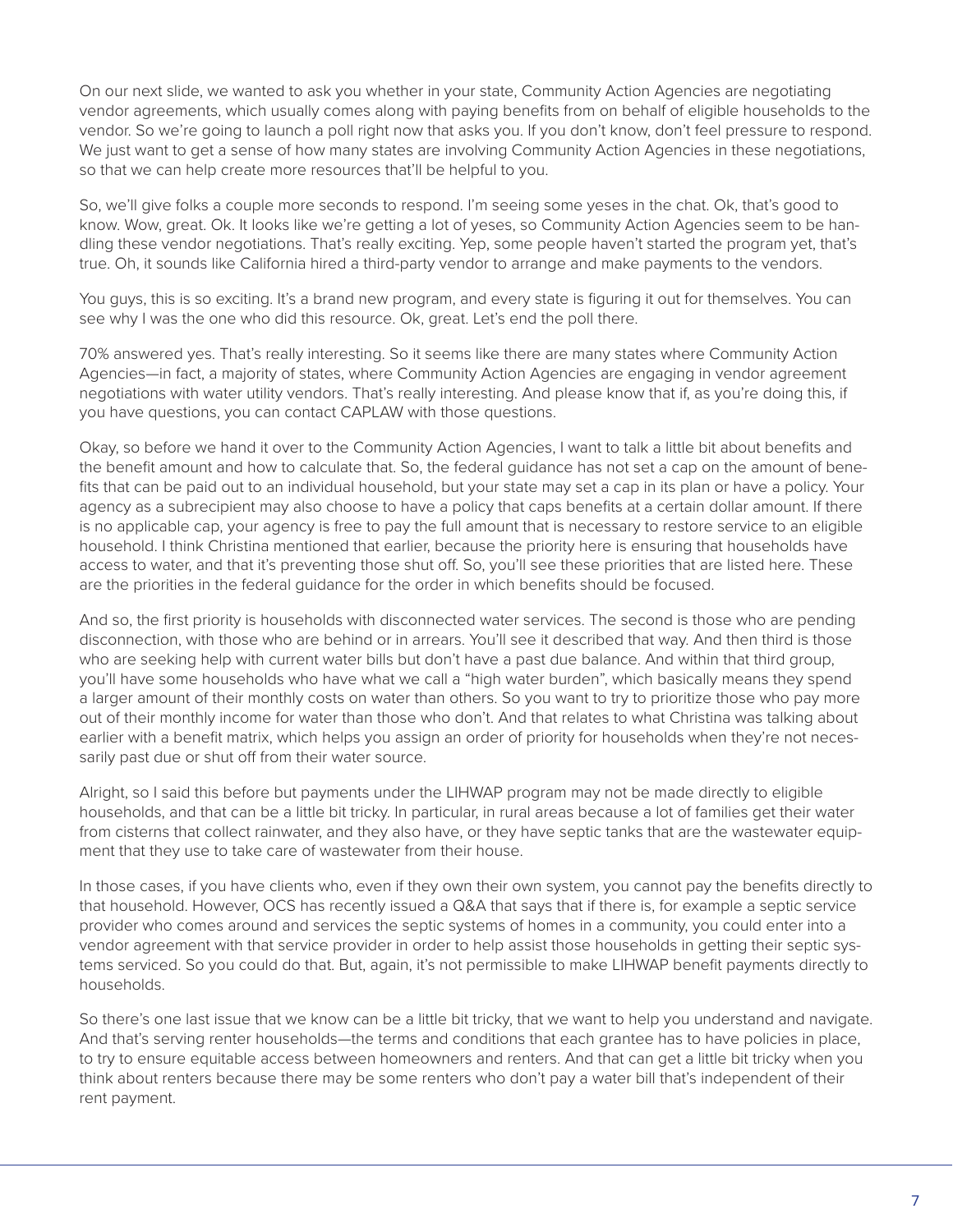And there are other vendors who may not even know where their water comes from because they're in a big building. They just pay their landlord what he told them to pay every month. They don't know how much of that is going to water. And so in those cases, CAAs are contacting landlords to understand what how the water bill for the entire rental property is paid on a monthly basis, and work out some ways where an agency can pay the monthly water cost of an eligible household on their behalf to the water utility.

So again, for that type of payment you shouldn't be making the payment directly to the landlord. You'll want to identify which water company is servicing that building and then identify a reasonable portion of that benefit that can be paid on behalf of an eligible household. We got a question in the chat: what if there's one meter, and it's divided between the residents living in a mobile home park? Great question.

So, if that is the case, talk to the landlord and talk to the eligible households in the community, and determine if there is a way to calculate monthly water usage for each unit. If there isn't, you may come up with a fraction or a reasonable monthly bill amount that can be paid to the vendor on behalf of the eligible households.

There's guidance on this, on serving renter households. I'll try to put it in the chat during our discussion, but basically there are a couple different ways that you can calculate this and it depends on the specific facts and circumstances of the renters that you're serving. I'll leave it there and I'll paste the guidance in the chat box. But there are definitely some resources available to help you serve those renters.

You may also consider entering into agreements with the landlord and or the water utility. For the landlord, it would be an agreement whereby the landlord agrees to credit the tenant's rent every month with the amount that's been paid to the water vendor on their behalf. So basically, the rate reduction in essence would be in their rent payment, rather than their water bill, because they are being served by a payment to the vendor, on behalf of the account of their landlord.

Before we get too much into the weeds there, I want to get over to our panel because it's really the thing that we're most excited about. So now, I'm going to stop sharing my slides and we're going to turn it over to Denise who's going to talk to three different Community Action Agencies who are implementing LIHWAP.

# [Denise Harlow, NCAP]

Thank you, Caroline. Appreciate your ability to navigate your slides and respond to questions simultaneously, very nicely done. Thank you, and I encourage folks to continue putting your questions into the Q&A and the chat and we'll have hopefully time at the end here to have some deeper conversation about some of your specific questions.

I'm excited today that we have three Community Action leaders with us today who have experience with water in a variety of capacities and have experienced with LIHWAP. So it's going to really show you a continuum, I think, of where Community Action Agencies are. Hopefully you can see yourself, your own organization, either definitely with one of these CAP agencies or, you know, slightly to the side of one, depending on where you are in your own process.

And I agree with Caroline. It's great to see in the chat how many agencies are actively engaged. This is a brand new federal program. Christina. We so appreciate you at OCS and we appreciate the whole OCS team, Dr. Howard, everybody, for all the time and effort going into this work.

So, again, we have three Community Action folks and we're going to walk through a series of questions, and you'll be able to share their own personal organizational experience about what they've seen and what they've learned. No one here has all the answers, that's for sure. But these are three folks who I think are going to really provide you with some key takeaways today.

I'm going to start with Paula Arkema from Des Moines, from IMPACT Community Action Partnership. Her organization, IMPACT, has been accepting applications for LIHWAP since October, so they have a significant amount of experience in this area. They serve a blend of urban and suburban communities in Des Moines. But again, they started from scratch. Paula, maybe you could talk a little bit about how your agency got off the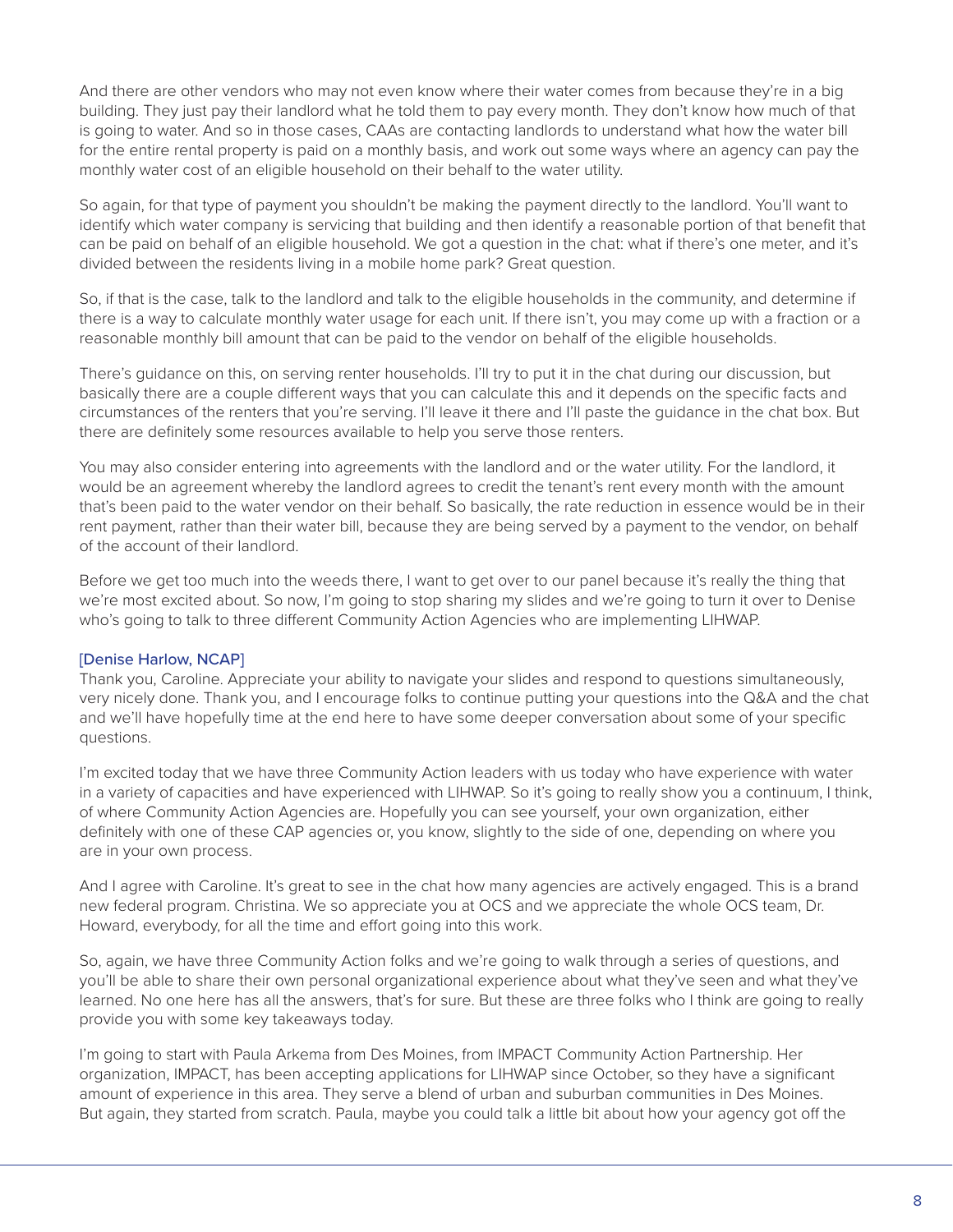ground, how did you get things moving, and what were some of your timeline issues that you were working with?

# [Paula Arkema, IMPACT]

Thank you, Denise I'd be happy to. So in Iowa, we did not have a regular funded water program, up until this program started. And so while we've had, you know, various, you know, smaller donations over the years, nothing regular, and so we are just so excited and have already seen great benefit from this program. And so we began conversations early, you know, early summer, and really started working to identify the water companies that were in our service territory.

Our state office has been a tremendous support in helping us identify those water companies, and so we just really spent time reaching out to them. We made quite a few phone calls, we shared emails, our state was great to provide us a PowerPoint to send to these water companies to help introduce the LIHWAP program, and it really was about developing relationships, you know. So with gas and electric vendors we've had many, many years with building relationships with those utility companies. But with a lot of the water companies we found, especially some of the smaller communities, they weren't familiar with our agency or, you know, some of the other programs that we work with, and so it just really was about taking time to develop those relationships. And then the closer we got to implementing the program in October, we then again reached out to all of the water companies, sent out the vendor agreements and some additional information and encouraged them to sign up to participate.

And so at this time, we at our agency, at IMPACT, we have 50 water companies in our service territory and we currently have 28 of them enrolled.

# [Denise Harlow, NCAP]

50 water utilities. That is a lot of relationships to build, and you've made a lot of progress in developing those relationships. I heard that word several times in your response, because that's so much of it will work we do, and why Community Action is successful. Reaching out to all parts of the community. So thank you for that. We'll circle back here in a moment, Paula, with some additional questions.

Shama Mounzer is the Integration Executive Director from Wayne Metro Community Action, serving Wayne County in Michigan, the Detroit area, and the surrounding county. Now, Shama, we know that Wayne Metro had a water program for a number of years. And just a shout out to Wayne Metro for your work early on, as this legislation was going through, and we were all like, now what are we going to do? I know Wayne Metro was incredibly helpful for that so thank you for that.

So, Paula mentioned relationships. What has been helpful for you? What have you learned over the years that has been helpful in developing those relationships? And maybe you could tell a little bit more about how you use the data you already have, because I know you have a big data shop at Wayne Metro. How do you use that kind of information to identify prospective customers for this program?

# [Shama Mounzer, Wayne Metro]

I will start by sharing a little bit about our WRAP program—the Water Residential Assistance Program. So Wayne Metro has had the Water Residential Assistance Program since 2015, and in Wayne County we have 28 communities in the program for WRAP.

With that being said, this gave us a strong foundation and relationship for LIHWAP. I'm happy to say that we have 38 municipalities that opted into LIHWAP and the outreach phase was seamless and this is due to the strong relationship that we built with WRAP. WRAP is a unique program that feeds to LIHWAP, there's a strong collaboration happening between WRAP and LIHWAP. With WRAP, residents can receive direct payment assistance, and also, monthly credits, along with conservation and minor plumbing repair. And that is key, with LIHWAP, as we know, the assistance is limited to just one-time payments, I'm sorry, direct payment assistance. So, the way that we have been launching LIHWAP—we are connecting the funding sources together between WRAP and LIHWAP, and every resident that can benefit from both programs will be enrolled in both programs at the same time.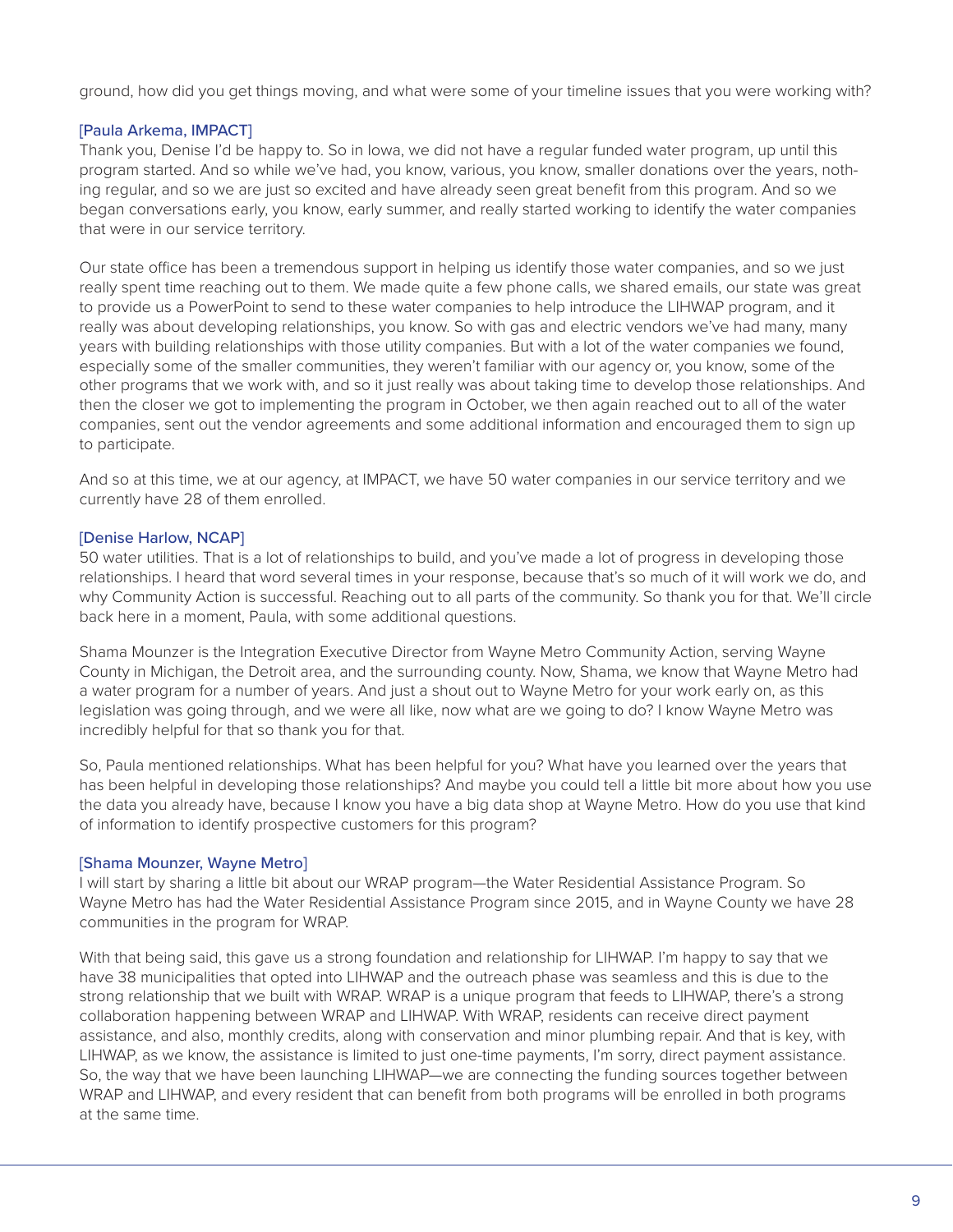Now, Denise to your question regarding the data. We at Wayne Metro have moved to a data analysis phase, if you will, with the data that we are collecting with the WRAP program specifically. We used to have different lists—a list of high water users, and list of denied homes when we do the home water audit because the cost is beyond the budget for WRAP. So, we collected all of the data that we have in place, and we advocated for expansion for conservation and plumbing services through WRAP. And the advocacy was successful. Through the advocacy, now, we are able to assist with a higher amount. Also we are able to expand the eligible households who are eligible for conservation services.

# [Denise Harlow, NCAP]

Hat's off to a CAP agency who's really looked at their information, understand their customer base, and figured out how to navigate that, specifically, with very targeted investments. Shama we definitely want to come back to some of that. I think that's some really really interesting work that you're doing there, so thank you for that.

Next is Catrena Bowman-Thomas, who's the Executive Director of Northern Kentucky Community Action Commission in Covington, Kentucky. We come to Catrena a lot when we need expertise on a variety of programs and services as well as advocacy in the Community Action Network and Catrena, it's so surprising to me, that in Kentucky you're working so closely with the state association. Kentucky has a long history as a very jelled Community Action Network in Kentucky. And maybe you could talk a little bit about what role did the state association or is the state association playing in the rollout of LIHWAP, and your experience navigating that.

# [Catrena Bowman-Thomas, NKCAC]

Thanks Denise, so as you said our state association really is integral in the rollout of these programs so our state contracts with the state association and then they subcontract with all of us, all of the grantees and it's based upon the same formula that we use for CSBG funds, that's how I determine you know what our funding allotment is going to be.

And so they worked with us, initially, alongside of those vendors to come up with the vendor agreement. And initially in that vendor agreement, there was a 90-day requirement so you couldn't cut off a customer for 90 days. Well, you know, the vendors, they weren't really happy about that and we did advocate and our state association advocated as well to try to keep the 90 days but we agreed upon the 30 days.

And so they were again very instrumental in that and they developed the agreements and then once the agreement was in place they were able to go and work individually with all of our municipalities, all of our water companies, but there were some that were still hesitant and so our state association was able to come in and work with us work alongside them to really help to explain the program to talk through those issues and concerns and so for us in our area 99% of our vendors are on board and working with us and helping us to administer a program.

### [Denise Harlow, NCAP]

It's, it's - but are there any particular messages - I'm going to pivot here a little bit on that - your state association had more success with, or the local agencies you had more success with because you talked a little bit about some of the pushback, right? What do you think broke through most successfully for you to get folks on board?

### [Catrena Bowman-Thomas, NKCAC]

I think just bringing them back to that there are people in our community that need these funds and, and we have this funding available and so we've got to be able to find a way to agree to make sure that we know as they've mentioned before we have to have access to clean waters in the middle of this pandemic. So really bringing them back and grounding them on why we're doing this and the importance of the program helped us to work through and navigate those issues.

### [Denise Harlow, NCAP]

Get to the moral obligation of our value statements, didn't you? That people need water it's a basic human right, some might argue, I would argue, and yeah that we're even having this kind of having to figure all this stuff out is just...anyway, so I appreciate that. It's the right thing to do, piece of thank you for that.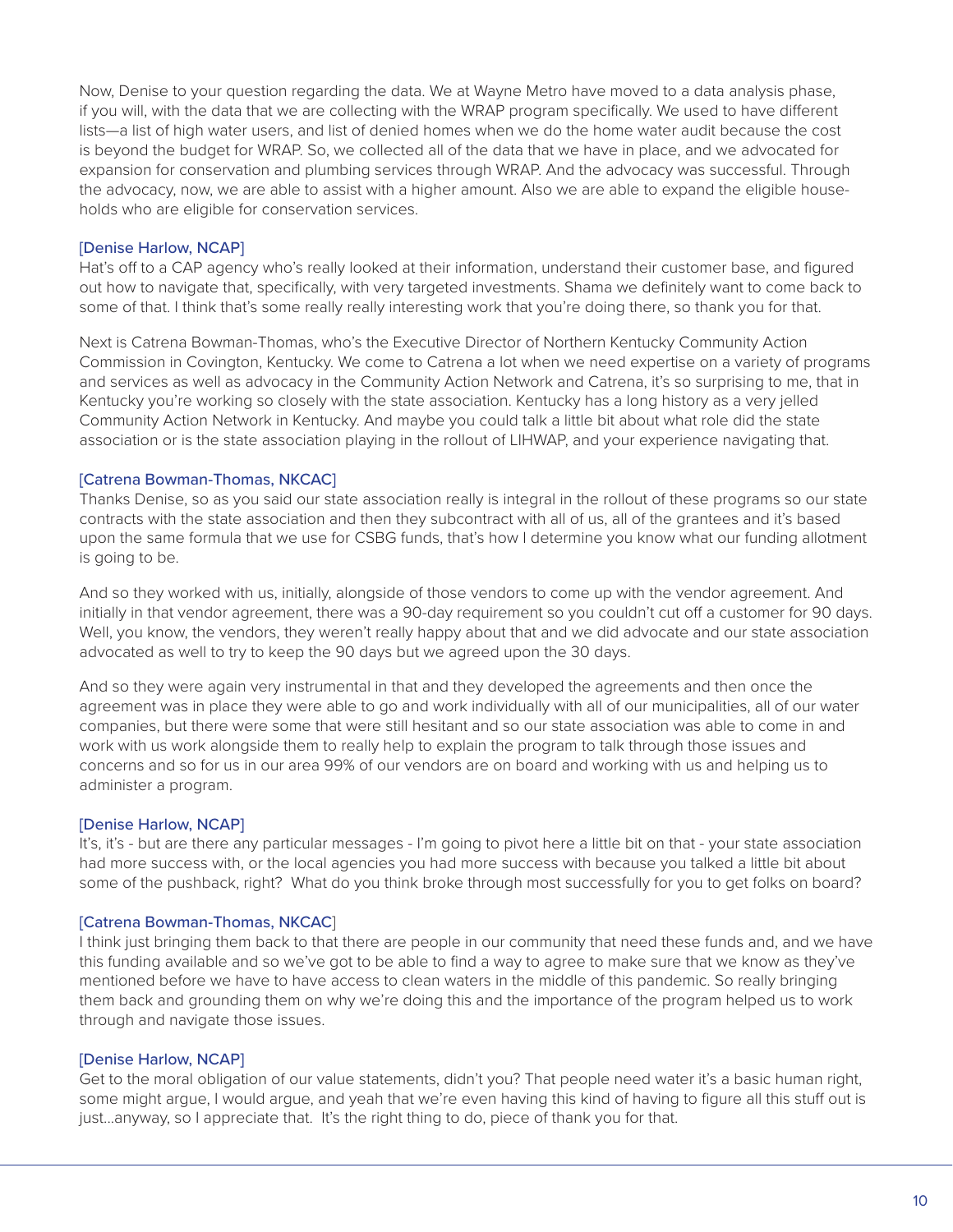Shama I'm going to pivot back to you over at Wayne Metro.

# [Shama Mounzer, Wayne Metro]

Sure.

# [Denise Harlow, NCAP]

Early in the pandemic we highlighted a lot of the way Metro was doing in terms of pivoting to central, you already been doing centralized intake I've seen your call center, you really used, you know, the iPad piece and you really got people able to apply seamlessly in some ways as much as you can apply for services seamlessly in a very coordinated way. Maybe you could talk a bit about your universal intake system, you talked to already a little bit about how people are applying to dually for two programs we need to talk a little bit more about how you do intake and eligibility screening for iOS app and maybe some other programs.

# [Shama Mounzer, Wayne Metro]

Sure. So, we believe there is no wrong door approach to access Wayne Metro services. Residents can apply for all of Wayne medical services online through the universal application. It's a universal application that allows residents to access all of Wayne Metro services, anywhere from anytime. And also for our clients who are not very comfortable with the technology, if you will, they can call the Connect Center. We have a team of 100 staff who are actively taking calls Monday through Saturday.

We also, we have a chat feature on the website and we also - all of our offices are open for in person, services.

So residents, they get to choose the option that is best for them, whether if they come into the office or speak to a Connect center specialist, or they fill out the application they go through an assessment. We assess the need for the client, and we identify the best funding source for them, and the best program for them.

I'm pleased to say that - well, my title is the integration executive director so I lead integration for Wayne Metro. And with that being said, our frontline staff are cross trained on all Wayne Metro programs. At the minimum we, we can say the cross train and identifying the best, the best source of income for the client - disposable income for the client and the best program that they need. So, once the client submits an application or they enter into the Wayne Metro database system, all of the applications are stored in a new database system that that we have, CASPIO. It's a very smart database system that only asks us to enter the information that we need to enter.

So, we don't need to waste time on just entering, you know, a lot of unnecessary information if you will, and most part of it is to integrate the services so a LIHWAP President can be screened for MEAP, and can be just redirected to the MEAP caseworker immediately in just a click of a button. It's very similar to the My Bridges website if you will.

So, and then after the client receives the services we screened for financial coaching and employment opportunities and they get connected to either a financial coach or a case manager for long term stability. And it's all in one, in one database system, so we can look at the client's journey from the day they apply to the day they hopefully completed self sufficiency.

# [Denise Harlow, NCAP]

Well, I'm not surprised to see the question in the chat, because whenever we say databases and someone says it works, everybody wants to know what the name of that. Could you repeat the name of the database for the past few -

# [Shama Mounzer, Wayne Metro]

CASPIO, C-A-S-P-I-O. And we would be more than happy to connect with anyone who needs additional information on CASPIO.

# [Denise Harlow, NCAP]

You can feel the skepticism in the room, can't ya? Really, you have this comprehensive system that works? Wait a minute, we gotta figure that out.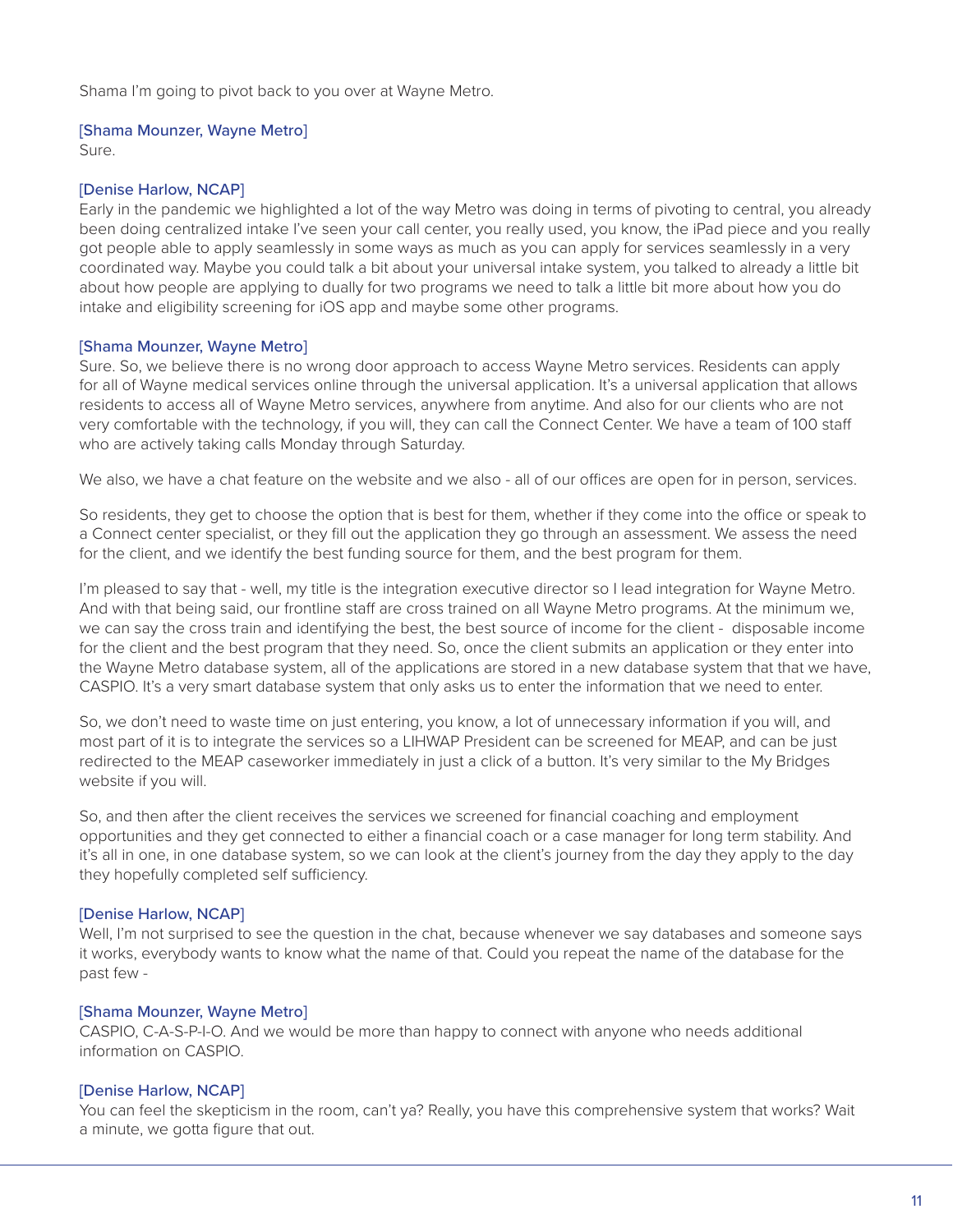I just want to flag for folks who we have some webinars, I think that we've done with Wayne Metro on some of their data collection systems and behind the scenes. They were starting off with Google Docs early on in the pandemic and found ways to really navigate some low cost systems before moving - I think iit was a "C", right?

I see that coming into the chat C-A-S-P-I-O so great.

Thank you, we could have a whole 'nother conversation about databases, but it's good to hear and it's that customer experience right? And we all know that right? We put the whole family at the center it's their experience that matter so so thank you for that.

Now Paula we're going to turn to you for some of the brass tacks, right? This money? It's money. And it's significant dollars. So there's a reimbursement process that happens, and that can be a little nerve-wracking for agencies right as they try to explore and build their program because we all know sometimes how that's just a little, you know those systems can work and sometimes all maybe they don't so much work. Could you talk a little bit about how your reimbursement process works with your state office, and if you've had to adjust that at all to help avoid customer shut offs, perhaps while vendors were waiting for payment and they're like are we really going to get paid? Maybe you could talk a little bit about that.

# [Paula Arkema, IMPACT]

Absolutely. So here in Iowa we do submit a monthly claim to our state partner that indicates our extended benefit funds and then we also project forward, and we know there's going to be a period of time before we receive those funds.

And so we do our best to project forward with this being such a new program, you know those projections we're still trying to figure that out with very little history yet.

But anyway, so that is, that claim is submitted monthly. And then as soon as those funds are received by our agency then we are required to make those payments within 14 calendar days and are always prepared to make those payments as soon as they arrive at the agency - it's so important to get them out as quickly as they can.

But I believe one of the other panelists have mentioned this earlier, our vendor agreement with the water companies as well requires them to either reinstate water service or prevent disconnection for a 30 day period. And so there can be some times that by the time the funds are received the funds requested or received and sent out to those partnering water companies, we can be over the 30 day period.

And so we've just really tried to work very hard with the individual water companies to of course assure them that the funds are coming, and to work through that process, we have a particularly large water company in the Des Moines metro area that services a lot of the families that are receiving services from our agency and we actually recently met with them and we're very pleased that they came to the table willing to kind of meet us, where we needed them to and so well, the vendor agreement does state 30 days so based on the date that we make that pledge for those funds they are required to either turn the water back on or, or prevent that disconnection for 30 days, they are extending that out to 40 days, there's nothing in writing for that but they have agreed to extend that up for 40 days.

And then before setting that family up for a termination, they are reaching out to our agencies, so they'll run a quick query and send that information out to us, giving us the opportunity to to confirm with them that yes, we are in fact going to be making these payments and prevent that. So, we were really pleased that they were willing to meet in the middle with us and and recognize how important it is for families and our communities to have water service.

# [Denise Harlow, NCAP]

I hear you kind of reflecting back on that relationship response to the very first question right? With a relationship you can have that kind of gentle-persons agreement, right, that we're going to work together to make sure that this is working so that's great that you've been able to bring folks to the table.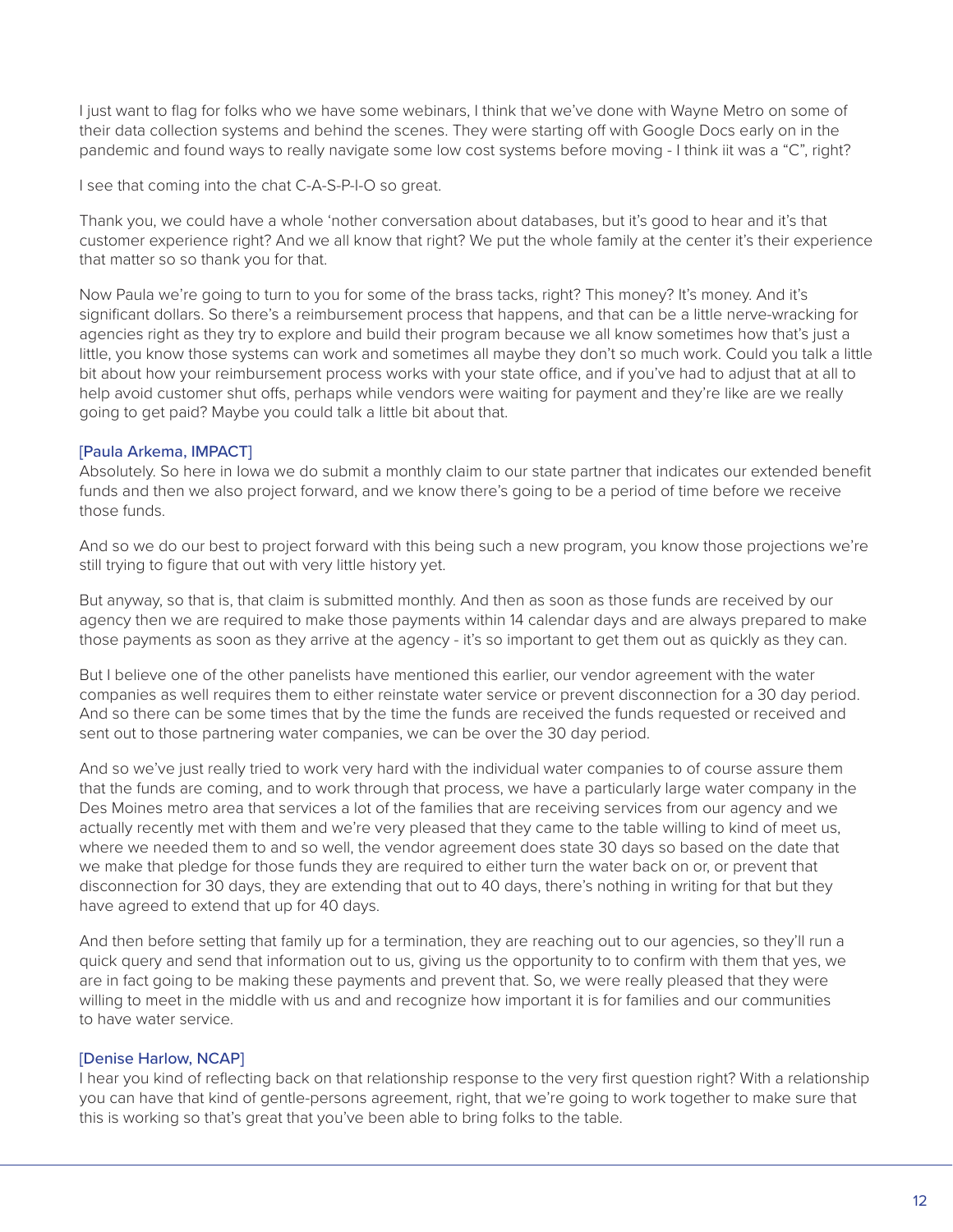Let's continue on Paula a little bit and talk about eligibility around renters, and getting the, you know, how do you get information perhaps about their water bill if they're not owner as - Caroline talked a little bit about this. But there's an issue about, you know, customers rent is, the water bill is built into the rent, and they get payment for the water bill. Can you talk a little bit about how you make sure that landlord is reducing the rental obligation to the tenant, or customer?

# [Paula Arkema, IMPACT]

Absolutely. So we have a couple of, kind of a couple different scenarios going on right now, with some rental situations and so we do have an agreement, or I'm sorry a form. So when a family reaches out for assistance, and the rent is included in the rent, we do have a landlord statement that both the family served, and the landlord sign, which does then give us permission to access their usage information from the water company. And then, of course, we are required to make the payment to the water company, and then the landlord does agree to then reduce the rate or the rent for that tenant.

And so we've had really limited opportunity to have situations like that right now, but we are currently working with a fairly large rental property again in the Des Moines metro area that we've been partnering with our emergency Rental Assistance Program and so of course they are aware of the LIHWAP program through that partnership. And in this particular property has a third party billing system and so the water services actually aren't included in the rent that the tenants are paying separately, but they're built through a third party system. And in this particular situation, their charges aren't based on actual usage but based on occupancy. And so we've been working with our state office, and this particular rental property management company, and are working on an agreement, at this point, to determine a way - and I think that we've got a solution to make this happen as well - that of course we would still pay the water company, but the the landlord would provide us documentation that either the water services have been terminated, or that there is a termination notice for those priority two categories.

And then we would then make the payment of course to the the water company. And then the third party system with the third party billing system with debt and credit there, they receive a monthly statement, and it shows their rent charges and their water charges and everything and so then that credit would be applied to that statement so we are still in the kind of the organizing phase of this and coming up with a written agreement, so we aren't contracting necessarily with the landlord or this third party system but we will have a written agreement with them that they will assure us that those, those funds will be applied and credited correctly.

### [Denise Harlow, NCAP]

Right, part of the agreement right from day one, it's all kind of negotiated up front but yeah the practice of that sometimes right? It sounds like you're navigating through it and we can't wait to hear more about how that process continues for you. So thank you.

Catrena, your organization serves, you know, a significant rural community. And we know that every community is different across America, but we know rural has some, some challenges that - could lessons learned in your neck of the woods, could be applicable in other rural communities.

Maybe you could talk a little bit about specific rural any lessons learned? things that you want to make sure folks here about? Because again we touch every corner of America a lot of America is rural, what are your thoughts?

### [Catrena Bowman-Thomas, NKCAC]

Yeah, exactly. Well, something that we hadn't even really thought about was the issue of households that have cisterns and septic tanks, you know, how do we really apply these benefits to those households because it's not directly water?

And so trying to navigate and figure out, you know, what piece of the LIHWAP can be applied and then what and then how can we maybe use LIHEAP to offset that so that's, we've been trying to balance out those two so I was glad to hear early in the conversation where they said that there's some bad things out now about those about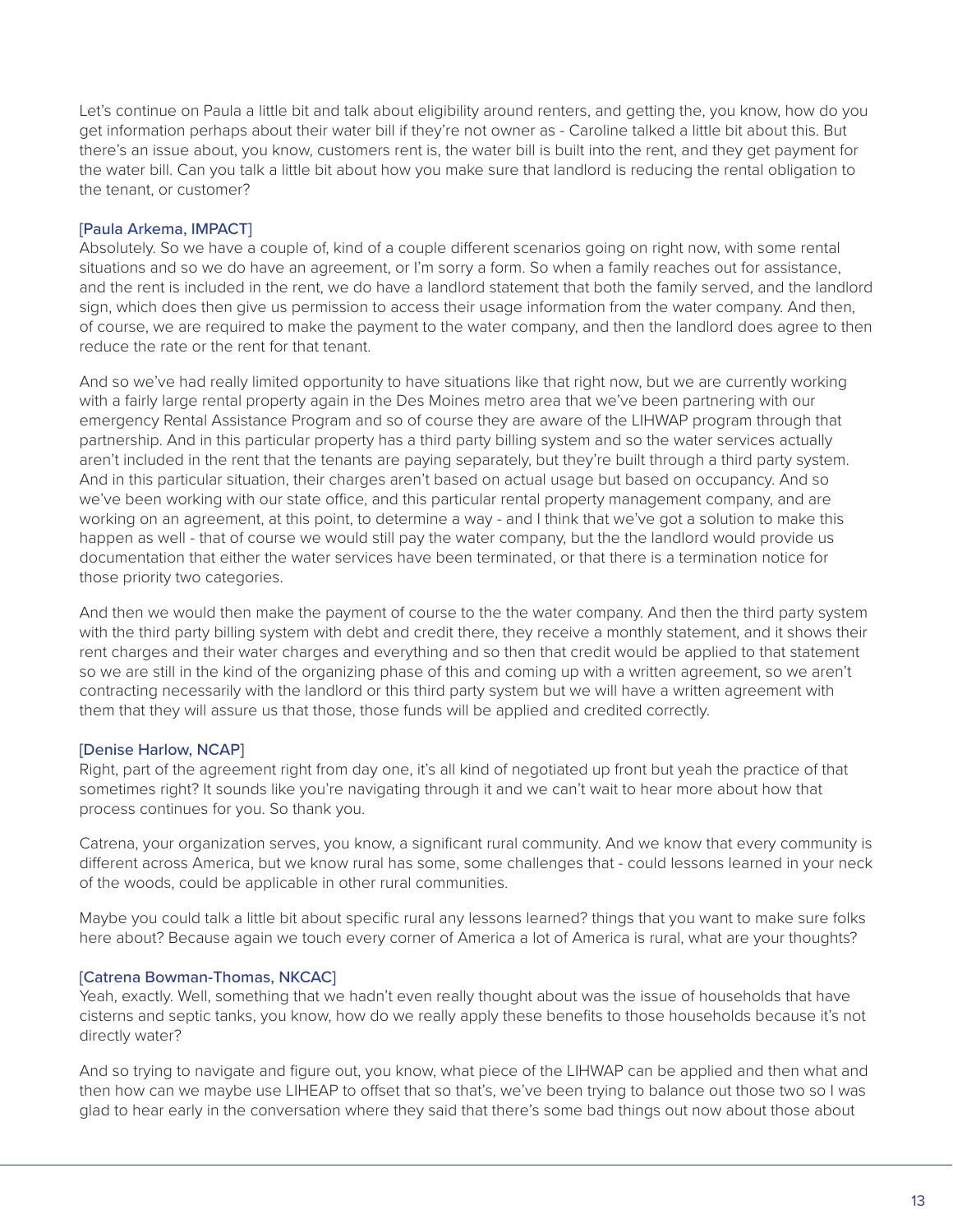those issues because that is a real issue in many parts of our rural counties.

# [Denise Harlow, NCAP]

Mm-hm. Thank you. Um, there's so much we need to do to ensure - because there's a lot of community action agencies right you talked about absolute numbers and folks are going to be replicating this program and learning from you I think that that there's gonna be a lot more to hear about how some of the unique elements of rural America can be served by this program so thank you for that.

Shama, at Wayne Metro again early on Wayne Metro was very helpful as we were, this, this program is here we have two paragraphs of text and legislation, what are we going to do? What's the real world ex- you know what's the real world experience and since Wayne Metro had run a water program you are one of the first people obviously we went to, and hearing some stories about plumbing lack thereof, totally disintegrated plumbing, there's some significant housing challenges in the city of Detroit certainly and all across America.

Maybe we could talk a little bit about Wayne Metro's experience with plumbing repairs, how have you used CSBG because we've been hearing some of this intersection of LIHEAP, LIHWAP, CSBG - you have experience using CSBG for plumbing repairs. Can you talk a little bit about that?

# [Shama Mounzer, Wayne Metro]

Sure, um, Denise you had mentioned that water is a right for everyone. Right? And during the pandemic Wayne Metro focused on ensuring that every resident that calls Wayne Metro for water services have access to water.

Well we have noticed when we are looking at the data that the main issue is plumbing. It's not only one time payment assistance because you can provide one time payment assistance and, you know, if they have plumbing issues they're back in the same situation. So, again we use the data that we have. We did use CSBG and state funding, along with foundation dollars. That amount was about a little over 7.4 million, and we were able to assist over 900 households with plumbing repair.

Now, the funding for this work has been exhausted a long time ago, far more people applied and expressed interest in the major plumbing repairs than Wayne Metro was able to serve.

We changed the way we used to do our home assessment. In the past, when we used to do the home assessment for the WRAP program, or for weatherization, we only were focusing on what the program would like us to do. We changed it to a universal home water audit, if you will, to capture the plumbing need.

So we took the data from the, you know, from the home water audit, added it to the universal application list that we have so every client that apply for services has an opportunity to express the need for plumbing repair. Today we have over 1500 applicants on the waitlist.

# [Denise Harlow, NCAP]

Yeah.

# [Shama Mounzer, Wayne Metro]

Um, you know, between different lists. And historically, 72% of applicants who are qualified for the services.

So, we, we, we continue to compile the data to advocate, to advocate for minor plumbing repair and major plumbing repair. The one time payment assistance by itself is not the solution. Wayne Metro is the champion for the need for plumbing repair dollars.

# [Denise Harlow, NCAP]

We need your voice on the hill there, Shama. I think when you talk about we gotta go upstream one one - you know it's important to be able to pay the arrears and pay future and get people stabilized and we talked about that a lot in Community Action, right? Stabilization is is good to do, we must do it, families need to be stabilized, but how do we go upstream to make sure that systematically we're not doing the one time payments, that we've changed how how all of this operates? So thank you for your advocacy on that.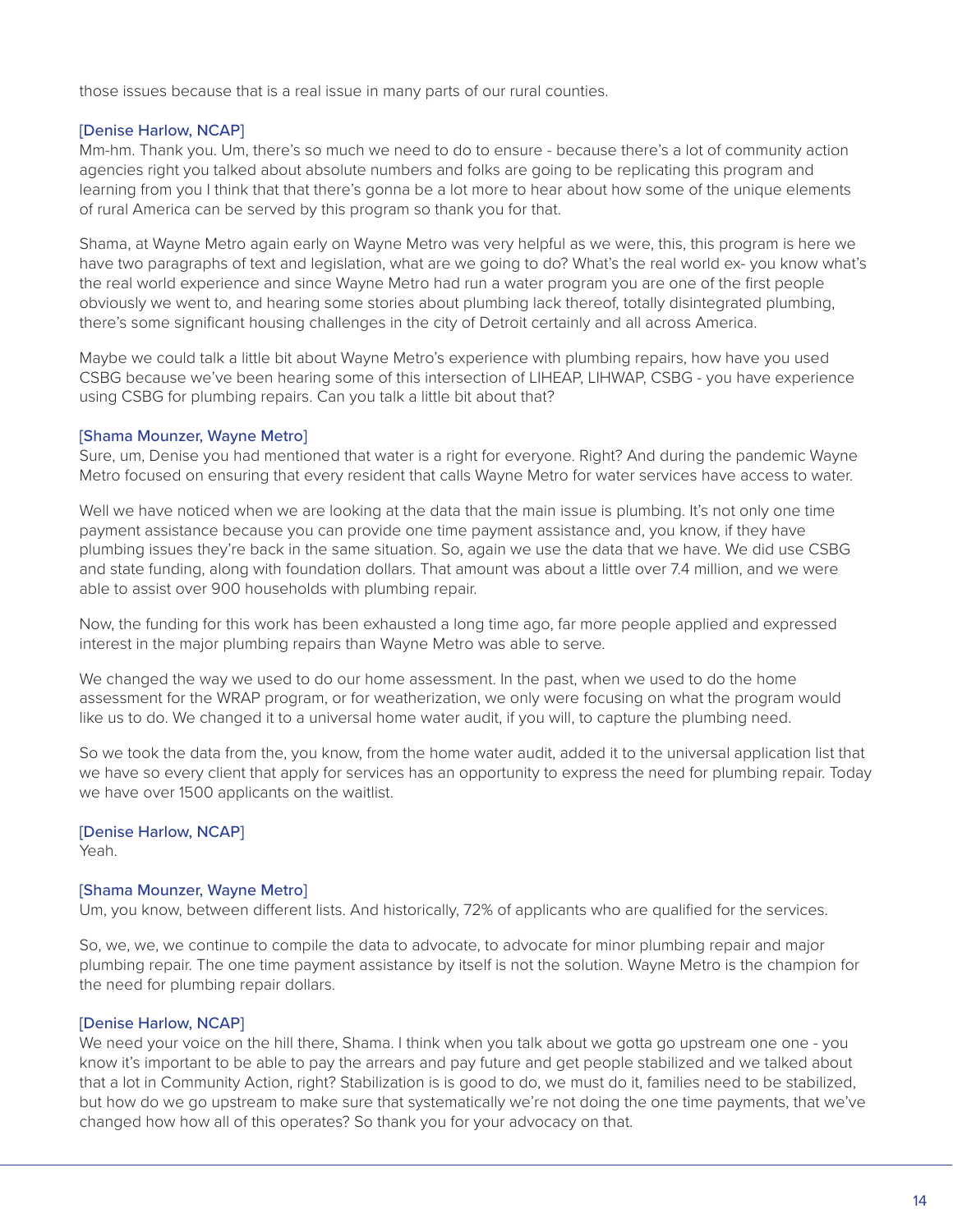I'm going to turn back just to each of our speakers one more time. I have asked you a series of questions but maybe something else popped up in your mind, and "boy I wish I would have said that".

So I'm going to give you a chance to, if there's any other thoughts or comment before we turn it back to Carolina and Allison to garner the chat Q+A here a little bit, but Paula is there anything I didn't ask you that I should have or that you want to put on the table here today?

You're muted it looks like.

### [Paula Arkema, IMPACT]

Of course this is gonna happen at least once, right?

### [Denise Harlow, NCAP]

At least once.

# [Paula Arkema, IMPACT]

Yes. No I don't know that I have necessarily anything extra to share I just I really appreciate this opportunity and it's so exciting to hear what is going on across the country, with this program and, and you know we just we know this is so needed. There are so many families and our communities that are affected in this way and so we're very appreciative of this program and how it's already helped so many.

# [Denise Harlow, NCAP]

Thanks. Catrena I know you always have something in your back pocket so what else didn't I ask you that you want to make sure you say?

### [Catrena Bowman-Thomas, NKCAC]

Well I did just want to say you know, we started our program in December and we've already spent 30% of our funds. You know, this is the only water problem that we have and we know if we continue to spend it this way, you know we'll be spent out in March. So I definitely want to advocate for this type of funding to be ongoing, we know it's, it is a need throughout all of our communities as you said Denise, water isn't right for everyone, and just making sure that our partners know how appreciative we are of this, of this funding and it is much needed.

### [Denise Harlow, NCAP]

Hear, hear. Shama, you want to take us home? What do you have left for us in the tank?

### [Shama Mounzer, Wayne Metro]

Um, I would say, leveraging and breeding and branding, the source of the funding sources to assist the residents is the way to go along with analyzing the root cause of the issue, it's lawmaking. Thank you.

### [Denise Harlow, NCAP]

Lawmaking. Well, thank you to our three panelists, we so appreciate your real world examples, you've been able to move the needle on this program to get it up and running.

And there's a lot of lessons here and we can't wait to learn more. So let's just give our panelists a round of applause, as they say, and I'm going to turn it back to Allison and Caroline to take us to our Q&A. Thanks everybody.

### [Allison Ma'luf, CAPLAW]

Thanks everybody. Yeah, thank you. Denise and thank you, Paula and trauma and Katrina, that was that was amazing. Christina has been amazing as well she's been busily answering questions in the chat box and the Q and A, so take a look at that if you haven't had a chance and we're were able to capture all of these and so we'll do our best to share what we're not able to get to today we have about 15-20 more minutes to go, so I think we can talk about some of this.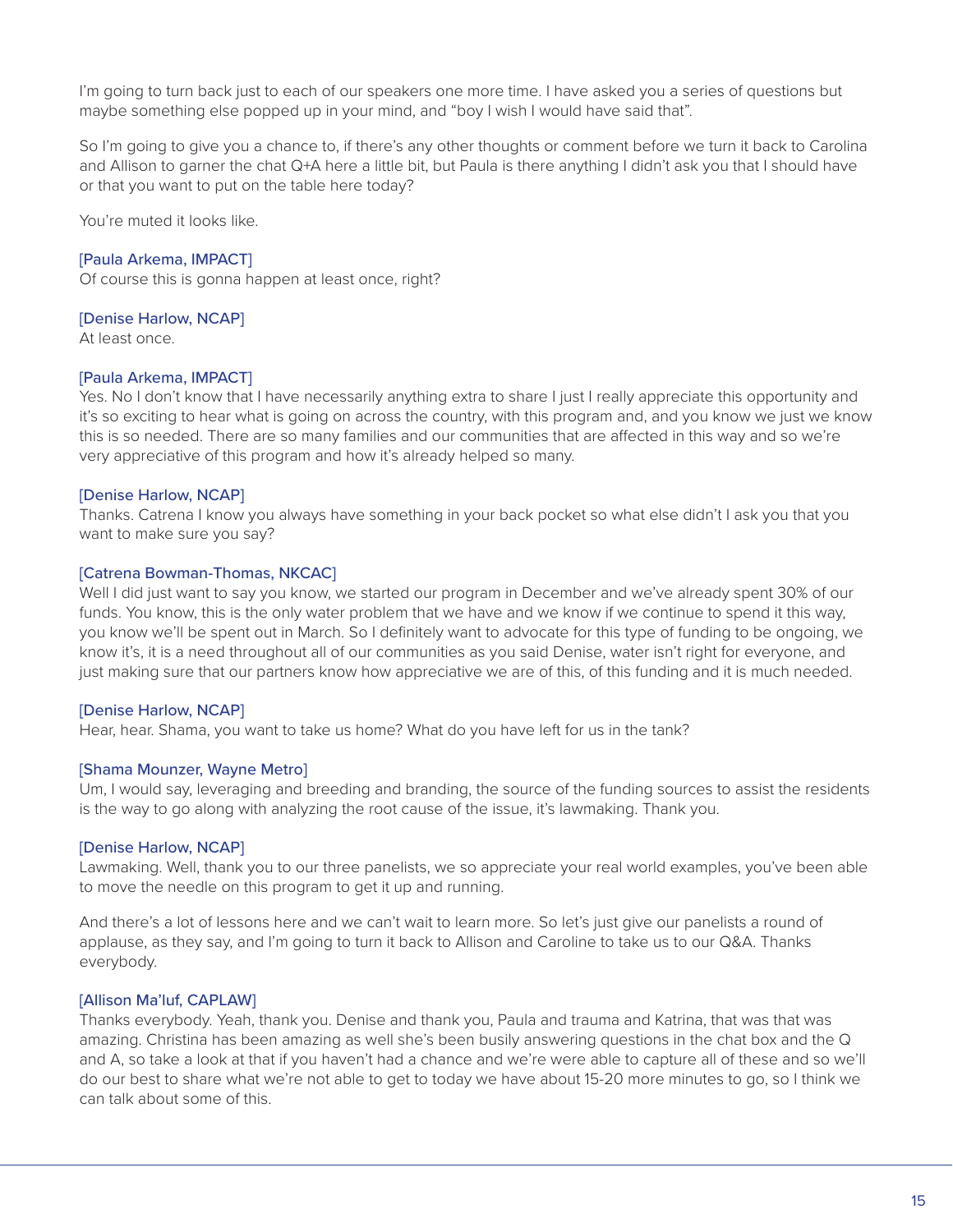Christina maybe before we sort of looked to the questions, just based on the ones you've been seeing are there any Is there any just sort of feedback that you think might be helpful to give at this point I know there's been a lot of questions about combined bills. And then I've also seen a lot of questions about wells and septic tanks, and so I think it also sometimes depends when people get on the webinar and as to what they've heard so, you know, pardon if we're repeating something that you've already heard but bear with us. So yeah, Christina maybe I'll just turn it over to you, for, for that.

# [Christina Clark, OCS]

Sure. And so the questions about bundle bills and the questions about well and septic systems are frequently asked questions that we've gotten in regards to the program, and I'll talk for a little bit about bundle bills and the, the legislation, really does prohibit the use of funds for anything other than water and wastewater services. And so when you have those companies that are doing bundled bills, you know the first thing that we recommend is trying to find other resources for example the LIHEAP program or CSBG funding, or even payment programs with the household that can be combined in order to ensure that the entire outstanding bill is covered. And we do recognize in some circumstances that likely funding has been exhausted or that there are policies in place that prevent the funds from being combined that way. And so another approach that we're taking is really just approaching the water utility vendor and being consistent about asking them to negotiate. And so in some cases what we've heard is that the vendor might have data systems in place that prevent the payment from being applied to specifically to the portion of the water bill or prevent the system from processing a partial payment. And so in those instances where we're asking if there's a potential for policy change, and that if they are able to identify the amount of the payment that goes to the water bill and that they receive that amount, maybe they can put policies in place that will ensure that water services are maintained for a minimum period of time after receiving that payment. And so they can work around the billing system by not having to make sure that the payment goes a certain way but that the benefit is not exceeding the amount that's for water, and so we're in line with the legislation, and then they are agreeing to maintain services for 90 days, 60 days and even in some cases 30 days after that payment is received, just to make sure that the household is having connectivity to water after getting the benefit payment and coming to those agreements is anytime some extra work, it's a lot of work, right, and you might have to reach out to multiple people within the utility company, you might have to escalate up the chain of command in order to get somebody that is not only willing but has the ability to implement these sort of changes, and then also if you have advocates in your area, water associations and groups like that, maybe pulling them in to support the negotiations.

And then the last thing I would say about that is even the staff at the Office of Community Services has been involved in some of the discussions with vendors. We're really interested in learning about what is causing hesitation for vendors based on the bundled bills and are really available to join those conversations and to advocate on behalf of recipients in order to encourage vendors to participate.

### [Caroline Kelley, CAPLAW]

Is it okay if I jump in here real quick. I'm in, in some of our conversations with Community Action Agencies. I think one thing that came up again and again, I think, with Paula and Shama was preconceptions that the vendors have about reporting requirements for the programs like maybe their area has done a water program in the past and it had rigorous reporting standards. And so I think kind of the bringing this back to building relationships, the vendors that you're that you're reaching out to may, you know, may have old information or misinformation about what participating in the program entails and so taking the time to speak with them on the phone or in person can go a long way towards helping them understand that this maybe isn't as burdensome of a program that they may have encountered in the past.

# [Christina Clark, OCS]

Absolutely yes thank you for that as well. We have learned that some of the vendors just don't really understand the requirements and what's being asked of them as well.

### [Catrena Bowman-Thomas, NKCAC]

Caroline, can I just add something to that? One thing in our area is we try to be a part of the advisory councils for the vendors, so I'm on energy advisory council on one of the water advisory councils so they know me, they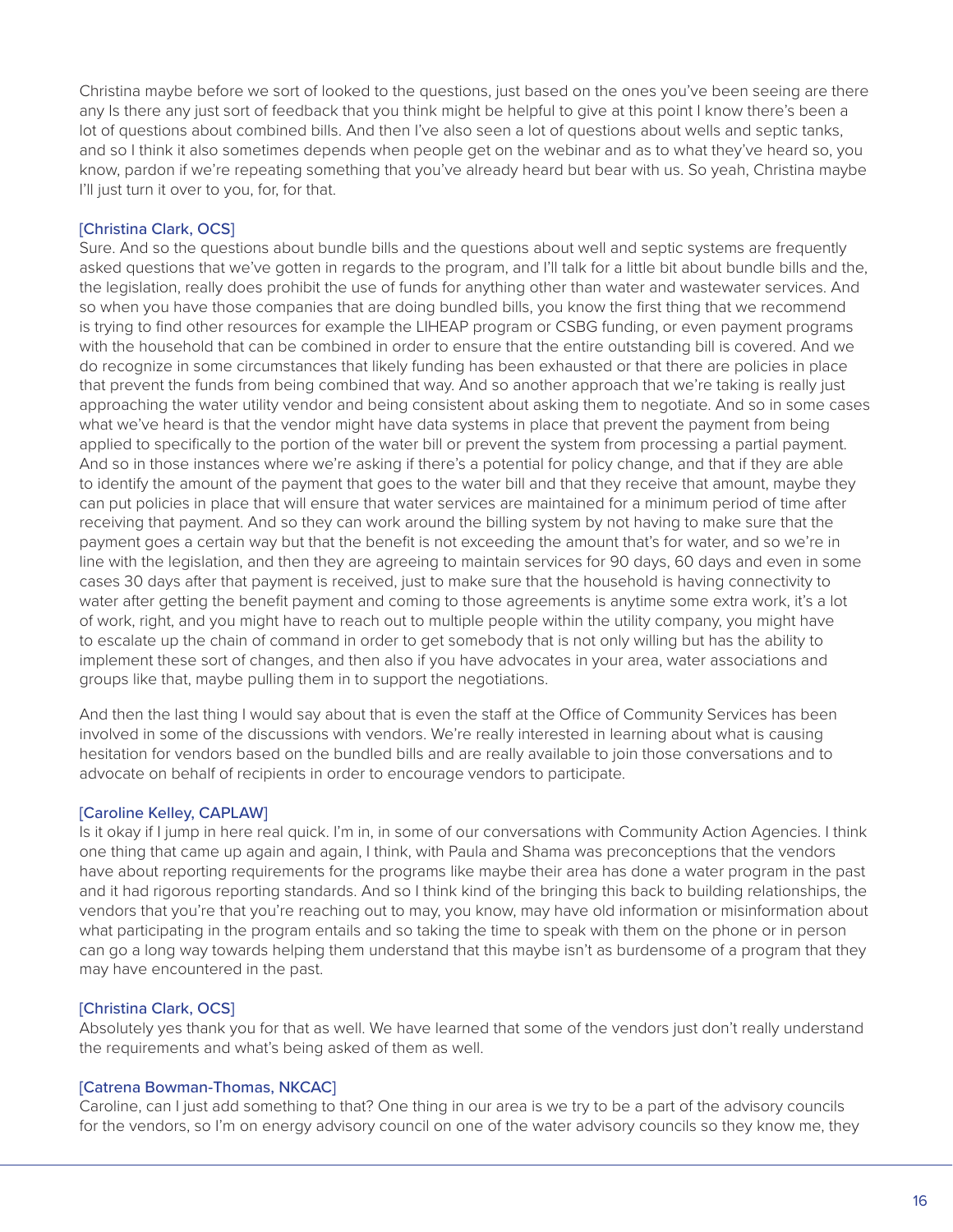#### know my voice.

And so, you know, we have built that relationship there so there's opportunities like that in other regions to really become engaged with those utility companies so they know you, know your face, understand who you are as an organization. And I think that can help with some of those conversations as well.

### [Christina Clark, OCS]

Really great points there. And so if I could just talk a little bit about the well and septic because I think that that's also a common question that's brought up. And so, along with that, some of the limitations of the legislation, it is very specific that it's for public water utility vendors and the payments go directly to them. And so in the cases of well and septic systems many times it's the individual household that's maintaining those systems and it's difficult to establish a relationship where the payments going directly from the LIHWAP recipient to the vendor that's maintaining those systems. However, we do allow some flexibility so if the recipient is able to enter into an agreement with a vendor that's servicing a septic system and I think this was mentioned, then that could be considered a public service that's being offered through the state or the tribe or the municipality and a local government that's administering the program.

And so those instances, the payment, the agreement is between the recipient and the vendor that's serving the septic system and the household can receive benefits that way.

And so the question about wells I think is something that we haven't discussed as much, and allowing the service for septic systems, that became clear that that's sort of like removing the wastewater system, the wastewater, from the septic system.

However, I'm interested more in hearing about wells, and we haven't gotten a lot of conversations about what servicing wells looks like. And so, I'm not sure that that guidance for wastewater removal from a septic system can be applied to servicing wells. And so for that one I'd have to say that I look forward to additional information that anyone can share in regards to that. Um, so that we can learn more about what potential flexibilities we can put in place, and we're really trying to maximize flexibilities to be able to provide services but we also have to stay within the limitations of the legislation and what was written in the establishment of this program.

### [Caroline Kelley, CAPLAW]

Thanks Christina. For the wastewater removal service, will that service have to be provided to multiple households, or if you had a household who has a wastewater servicer, I guess does it have to be a group of households that are serviced by the same company or could it be one household that is serviced by one service, one wastewater service company? And you could do it on a one-on-one basis, I guess.

# [Christina Clark, OCS]

So we haven't defined a limited number of households I think loosely we said somewhere around 10, but it is up to the discretion of the recipient. And so in instances where the recipient is entering into an agreement with the vendor I think that they would have to determine the amount of work and effort it takes to enter into that agreement and how many households they can maximize that agreement, through providing benefits. So if it's one and they're willing to do that there's no prohibition. Like I said, we loosely said 10, but a lot of it's up to the discretion of the recipient.

### [Caroline Kelley, CAPLAW]

Yeah, that raises a good point, which is that yeah we're working, I guess, for community action agencies, it really seems like working with maybe more limited funding in one bunch then usual, and with a need that is so large you want to think about maximizing your efforts in terms of serving as many households as you can with the limited funds that have been provided in this first release.

### [Allison Ma'luf, CAPLAW]

Yeah, thank you. So, there are some other questions, I think there have been a couple of questions around like maybe tapping into some of what our panelists have done, some of their processes for doing this program. So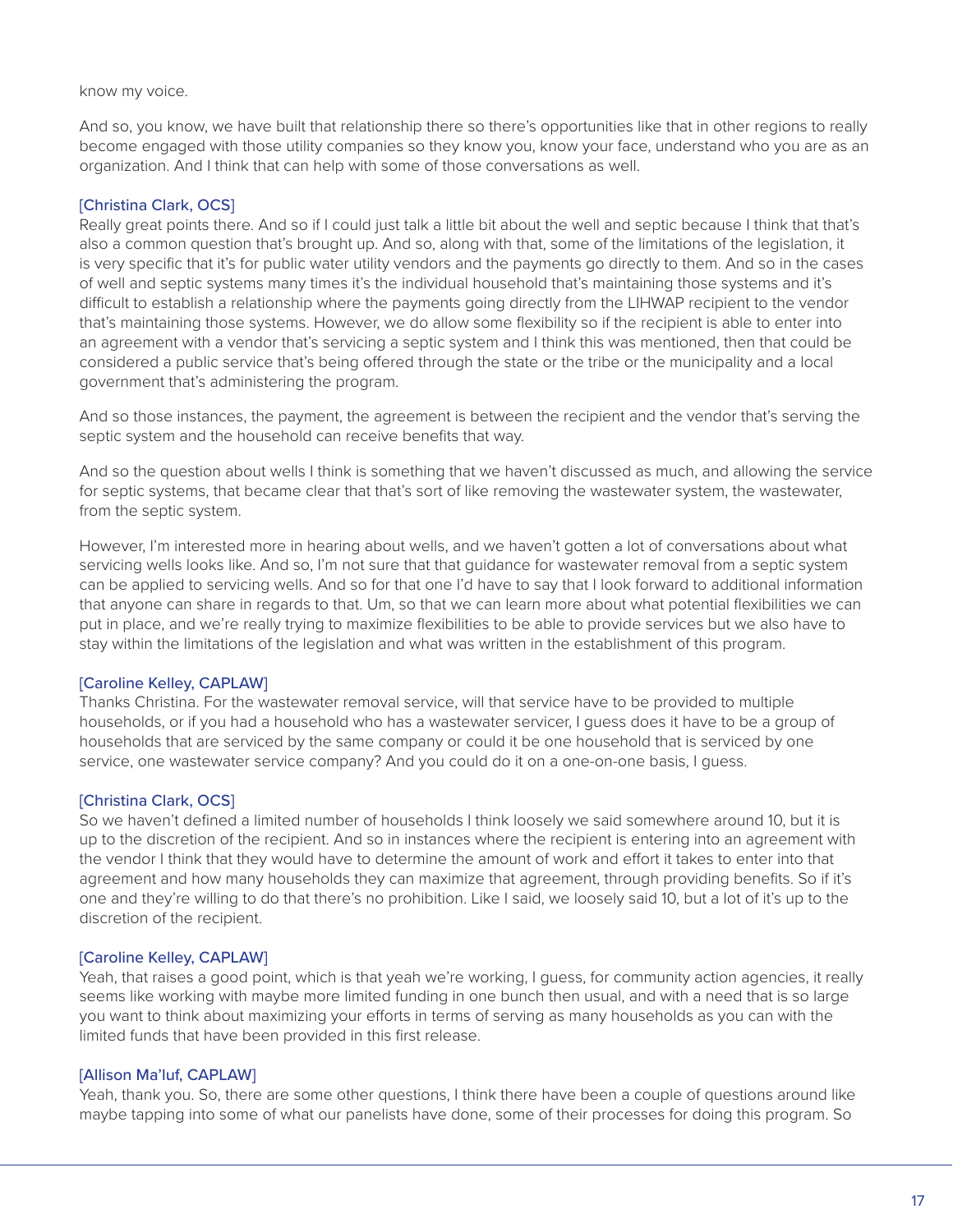with that, please feel free to reach out to CAPLAW and/or the Partnership and we can help connect you with these panelists. I think they'd all be happy to, to share their information with the group so don't hesitate to do that. Also, Christina put her email address in the chat box. She is serious when she says she wants people to contact. She is as passionate about this as, as everybody here is, and she, you know, is really a true partner. Every program has frameworks that we're all trying to work within. And so I think she is really a true partner and trying to help us navigate the framework so continue to reach out to her with questions.

Someone asked a question that I think could go to anybody that's spoken here today, but it's for those who are on Section 8 housing and receive a utility check. How have you handled those for LIHWAP? And I wonder if any of our panelists have experienced that, and if not, if Christina you have any thoughts or encountered that question.

I think Catrena might be coming. Yes, there she is.

# [Catrena Bowman-Thomas, NKCAC]

Yeah, well for us, the way we have our setup, we have a crisis component. And then we have a subsidy component so if it's a person that has a utility check, I mean it's still, we still give them that subsidy benefits so we're not even really weighing that in the balance. And I'm looking at Christina, like, is this right? But that's sort of how, that's how we're handling that, you know, if it's a subsidy it's a subsidy and they get that simplicity and hopefully that answers that question.

# [Allison Ma'luf, CAPLAW]

Christina is nodding herself, so I think.

# [Christina Clark, OCS]

No, no, I don't have, I don't have any issues to raise with that but the only thing that I would say is we do want you to ensure that the benefit payment is being applied to water and wastewater services. And so when it comes to reducing rates, you can pay forward that balance, and it can stay you know on the account and if that's the way that that can be combined with those utility assistance checks that were mentioned there's no prohibition against that.

# [Allison Ma'luf, CAPLAW]

Great, thank you.

# [Caroline Kelley, CAPLAW]

Um, I have one that came up. Somebody asked how are CAA's being notified regarding their LIHWAP rollout in their states? And I think each CAA will probably have a different answer to this. But a good way to try to understand this is to get in contact with your CSBG state office and ask. You could do that or you can also, that might be the most straightforward way.

You can also look at your state's implementation plan which I think is eventually going to be available on the OCS website but for now, I have looked up a lot of state implementation plans just by Googling them so you can just Google your state LIHWAP state plan, and you may find a copy of it that way.

And you can also read our LIHWAP primer to see where exactly in the state plan to look in order to see what the implementation structure is and whether they're having the grant recipient administer these program functions or subrecipients administer these program functions, and in this case your CAA would be a subrecipient.

# [Allison Ma'luf, CAPLAW]

Thanks Caroline, I just also want to again make sure people are keeping their eye on the chat box--there's a lot of good information in there and Christina did put her email and you might have to scroll back some chats to find it but it's there, I've seen real quickly if I could find it and read, maybe she'll throw it in again.

I think that's the difficult part with the chat is, once it goes by it kind of leaves your mind. Someone asked a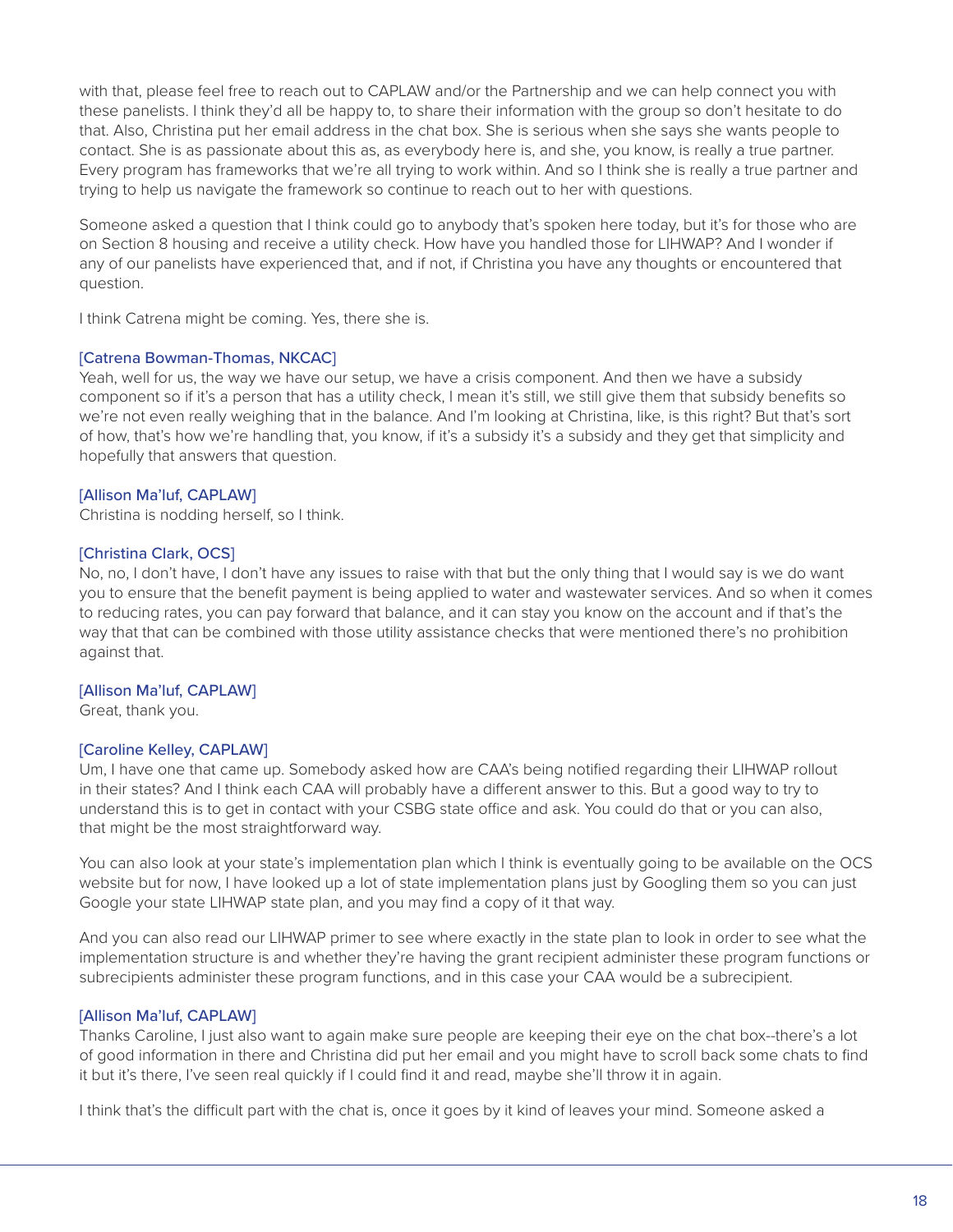question kind of early on and I just wonder if the panelists have any experience with this. Is there any pilot program between gas and electric utilities with water, energy efficiency saving measures, with water utilities? So, any pilot program between gas and electric utilities with water, energy efficiency and saving measures with a water utility. So I wonder if anybody in any state, if there's, it sounds like they're just basically asking is there any pilot program that kind of connects all the utilities together with the idea of energy efficiency in mind?

I think it's sort of their question, I do think at this point that would have to be a state level initiative. I don't believe there's any federal initiative, though it's a great initiative. Put that plug out there.

### [Caroline Kelley, CAPLAW]

So I don't know, I think Wayne Metro also at one point was educating clients about how to save water in their home which is a great Wayne Metro program...

#### [Shama Mounzer, Wayne Metro]

That is still happening through the WRAP program. You know like we still provide financial coaching and energy efficiency and water usage tips in-home. Also, through the LIEAF program, the Michigan Energy Assistance Program, we also have webinars and we have coaching sessions and tips that we share for water and energy usage.

#### [Caroline Kelley, CAPLAW]

Great. Thank you.

#### [Allison Ma'luf, CAPLAW]

I don't know anything else in Kentucky, nothing quite like that.

#### [Caroline Kelley, CAPLAW]

Someone put in the chat that they have a water usage checklist. I think sometimes, private, like I know in Massachusetts, sometimes the power companies will do an energy efficiency, you know, evaluation on your home. But I don't know that they are looking at, they're probably not looking at water, but maybe a water company might do something like that.

#### [Allison Ma'luf, CAPLAW]

Yeah, that's great. It looks like Illinois has some efforts in this area as well, energy efficiency to the utility supply energy efficiency kits that have water conservation as a part of them. So, those are great. Those are great efforts for community agencies to be involved in as well. So, those are great. Those are great efforts for community agencies to be involved in as well. I wonder, Christina if you could also maybe, I know you answered this question in the chat, I think it could be helpful. We did get a question about a situation where it sounds like the water, where it sounds like the water was not, the client's water was not connected, they weren't connected into any water system and so the question was can we use the funds to do that connection to help them with that connection?

### [Christina Clark, OCS]

Sure. And so because the funds cannot be used for infrastructure if that household is not already connected to the regular public water system, LIHWAP funding cannot be used to provide the connections that have paid for the connections.

However, I did put in the link to the rural community development program, which is administered by the Office of Community Services. And so rural community development as a resource, particularly for rural communities that can help provide training and technical assistance as well as infrastructure support to get households connected, or to enhance or maintain failing water networks. And so I'm going to drop the chat to that, I mean the link to that program in the overall chat so everyone can take a look at it.

### [Allison Ma'luf, CAPLAW]

Great, thanks—and Christine has also been answering questions in the Q and A box as well as the chat box so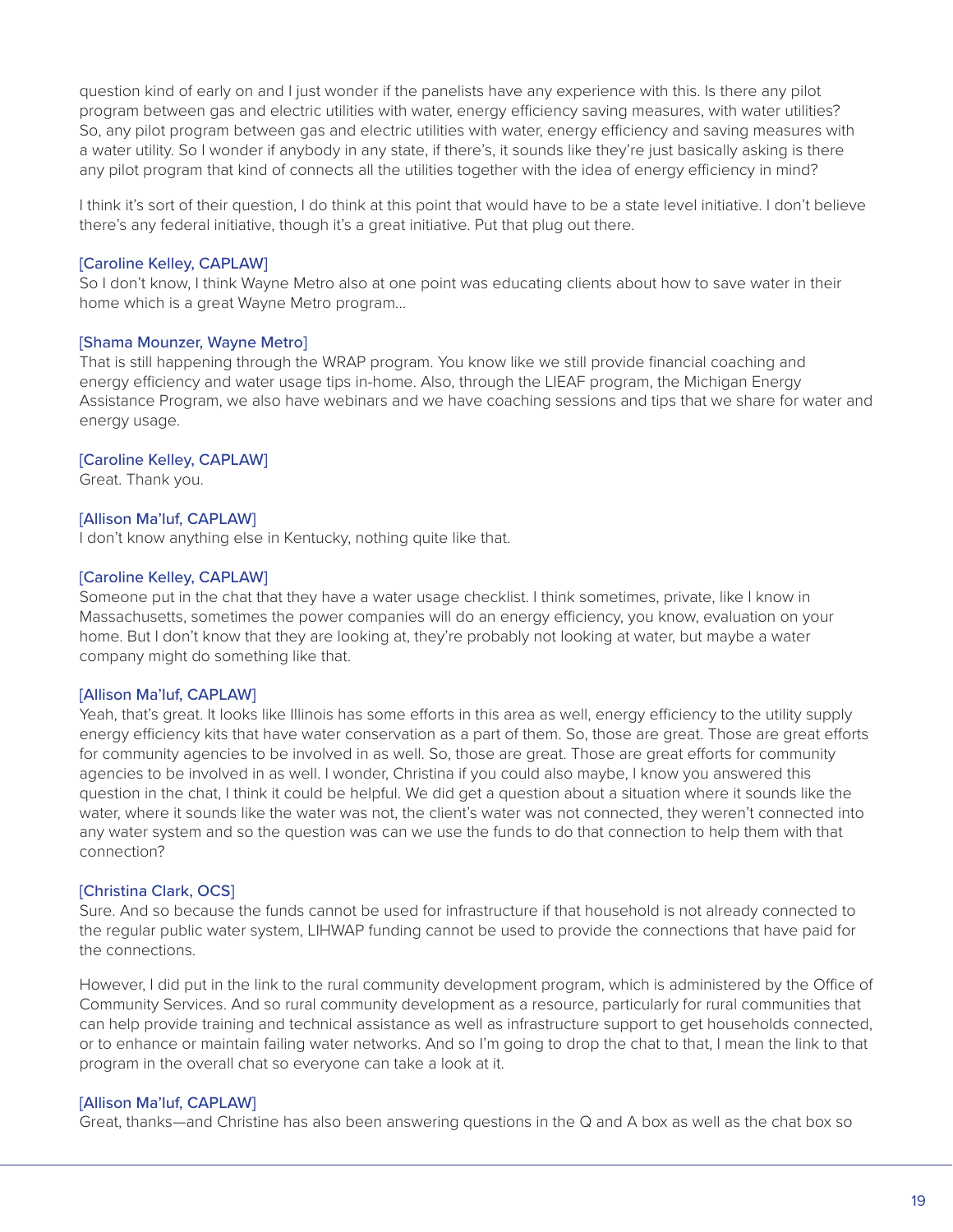take a look at each. I'm going to have one last question.

Wayne Metro, someone is asking a question specific to your services. How much was the average plumbing repair in Wayne, in the Wayne Metro area? I think they're kind of curious as to what kind of costs could be incurred if you also try to support those efforts.

### [Shama Mounzer, Wayne Metro]

I'm trying to get that amount.

# [Allison Ma'luf, CAPLAW]

Oh you're working, you're on that. Oh, okay.

### [Caroline Kelley, CAPLAW]

I remember, I remember in our discussion talking about using CSBG upfront for repairs, kind of up to the 2,500 mark but let's see. But finding out that the repairs, that the need for such repairs was actually much greater. And maybe this will be a good time to remind folks that CSBG funds can't be used for major repairs to plumbing systems, they can't be used to permanently improve real estate or property.

And so that, to a certain extent you can assist with the plumbing repairs, but you can't redo someone's entire plumbing system and replace it with all new pipes with CSBG funding. If, so if you're having trouble determining that that line, I would encourage you to look at the CAPLAW real property Q and A, which I'll put the link in the chat.

# [Allison Ma'luf, CAPLAW]

Yes and feel free to contact CAPLAW, we're happy to work through that analysis with you.

Alright, we have one more minute left, and Christina I think it makes sense, maybe, if you have any parting words for the group, since this program has really been made possible by you and your team's efforts. So maybe I'll hand it to you.

# [Christina Clark, OCS]

Don't put me on the spot or anything. Yeah, well I just want to first thank everyone on the line for all of the work that you're doing to support families, especially you know during these times and extremely vulnerable conditions that exist.

I want to thank you for your collaboration, and also to let you know that we, we couldn't do this work without you. And so learning from you and hearing from you is definitely a priority for us, and finding ways to support you in your efforts is definitely a priority for us. And so when I put the email address, my email address in there and shared contact information, I really want you to feel empowered to reach out and share what's happening, share what you've learned, share what your challenges are. I think that will gather that information and try to find ways to best support you and also will look for other opportunities to engage with you. We don't want this to be a one-time thing, and we would like to continue this engagement and continue building relationships because this really is the way that we learn how these programs can be enhanced and also to help get the resources that are so desperately needed out to the people that need them so thank you and I'll leave you all with that.

### [Allison Ma'luf, CAPLAW]

Thank you, Christina, one in the chat, it says "this was great, can we get together again at a different time?" I know it's fun sometimes it can be fun to really work through these things together. CAPLAW thanks everybody who took time to help today, so does Denise Harlow at the Partnership. She may want to pipe in and just say thank you as well. Thank you, Paula, thank you Catrena, thank you Shama. Denise any words?

### [Denise Harlow, NCAP]

Just thank you, we appreciate everything everybody's doing, and you show the power of Community Action around this table, federal, state, local, it all matters you're changing lives every day, so thank you.